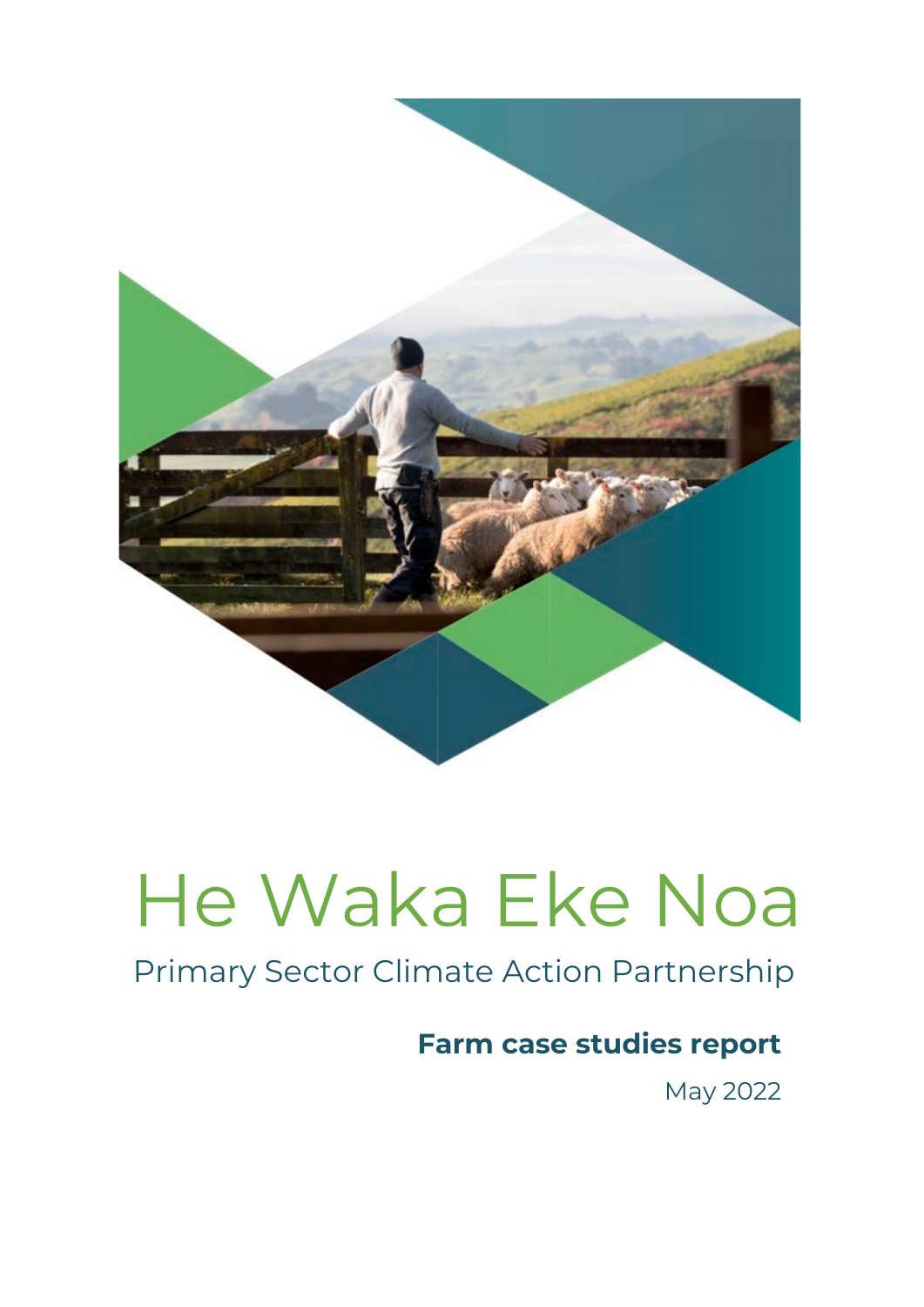## **Contents**

| Table 1: Case studies emissions, sequestration, and emissions reductions  8                |  |
|--------------------------------------------------------------------------------------------|--|
|                                                                                            |  |
|                                                                                            |  |
|                                                                                            |  |
| Table 3c: Comparative analysis of Processor-level Hybrid Levy with Emissions Management    |  |
|                                                                                            |  |
|                                                                                            |  |
| Table 4c: Comparative analysis of Processor-level Hybrid Levy with Emissions Management    |  |
|                                                                                            |  |
| Table 5b: Alternative price setting analysis of Processor-level Hybrid Levy with Emissions |  |
|                                                                                            |  |
|                                                                                            |  |
| Table 6c: Alternative price setting analysis of Processor-level Hybrid Levy with Emissions |  |
|                                                                                            |  |
|                                                                                            |  |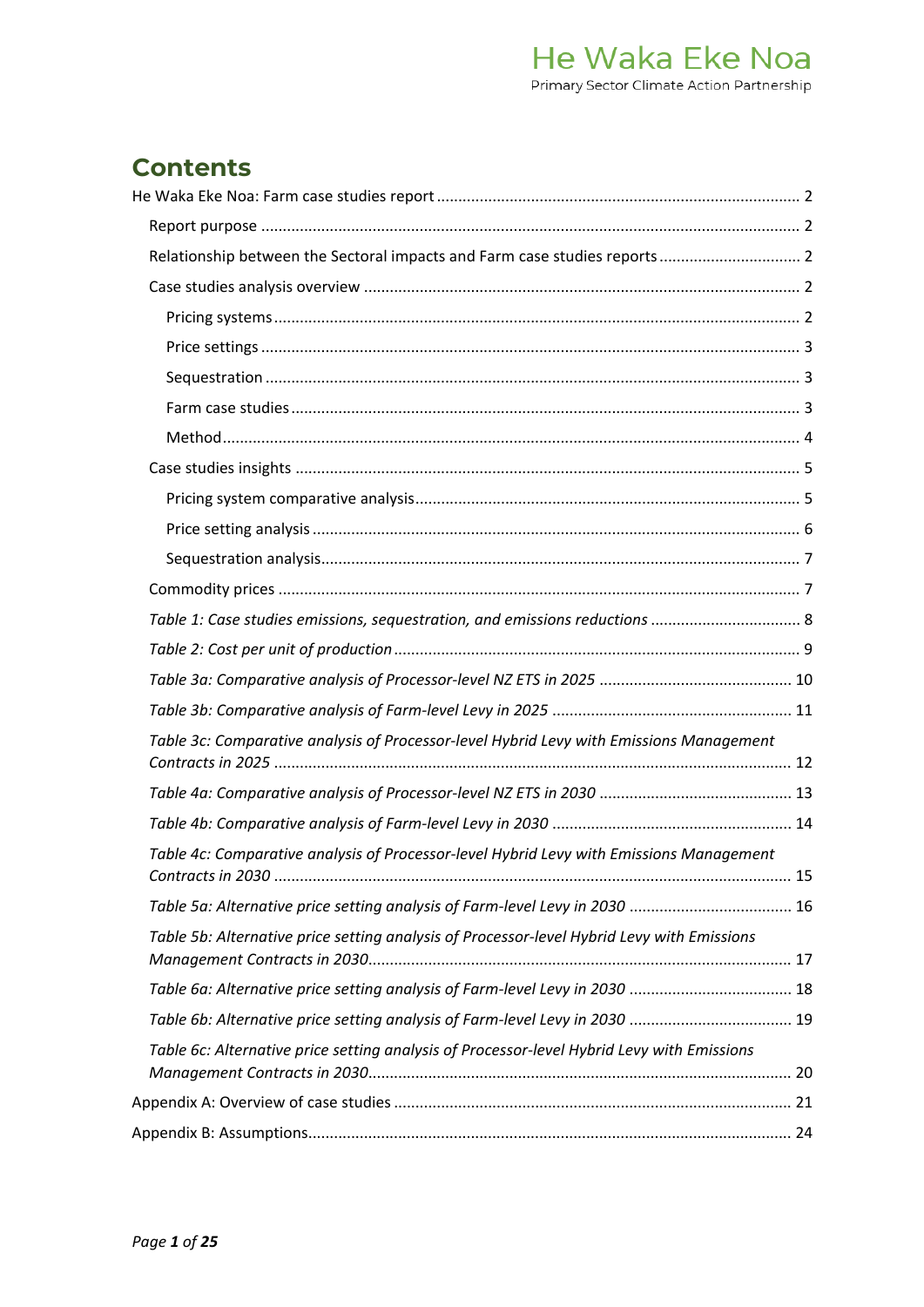### <span id="page-2-0"></span>**He Waka Eke Noa: Farm case studies report**

### <span id="page-2-1"></span>Report purpose

The Farm case studies report provides a financial analysis of the impacts of the pricing system and settings on a range of different farm systems within each industry.

The estimated cost faced and financial impacts of three different pricing systems (Processor-level NZ ETS, Farm-level Levy with incentive discounts and a Processor-level Hybrid Levy with Emissions and Sequestration Management Contracts) on sixteen different farm systems were analysed. The analysis also considered five combinations of price settings for methane  $(CH<sub>4</sub>)$  and nitrous oxide (N2O), and three for sequestration.

## <span id="page-2-2"></span>Relationship between the Sectoral impacts and Farm case studies reports

The Sectoral impacts and Farm case studies reports provide insights into the different impacts of the proposed pricing systems.

The Farm case studies report demonstrates the impact of the different pricing systems using five price settings, on sixteen different (representative and actual) farm systems. The impact of He Waka Eke Noa eligible sequestration is provided using three different price settings. The case studies analysis does not 'model' a response to emissions pricing, it only shows the cost faced and the financial impacts of this at a point in time. It does not explain the overall distributional impacts within an industry or farm class. This is a limitation of the approach, as in reality where mitigations are available, farmers would work to mitigate their exposure to emissions pricing and we would expect the actual cost faced to differ as a result of this.

Some mitigations were applied to the Farm-level Levy and Processor-level Hybrid Levy for illustrative purposes, however, no mitigation modelling was carried out for the NZ ETS so results will need to be interpreted with caution.

The Sectoral impacts report shows the impacts of the three different pricing systems alongside a range of different price settings on the primary sector, and the individual dairy, red meat, and horticultural industries. The sectoral impacts modelling also shows how a farmer might respond to an emissions price and different options for recycling the revenue.

The sectoral impacts modelling was used to inform the price settings and incentive discounts used in the case studies analysis.

The farm case studies analysis provides further context for the sectoral impacts modelling, i.e., each industry is made-up of different farm systems that are impacted in different ways by the different pricing systems and price settings.

## <span id="page-2-3"></span>Case studies analysis overview

#### <span id="page-2-4"></span>Pricing systems

The pricing systems analysed were:

- Processor-level NZ ETS
- Farm-level Levy with incentive discounts and sequestration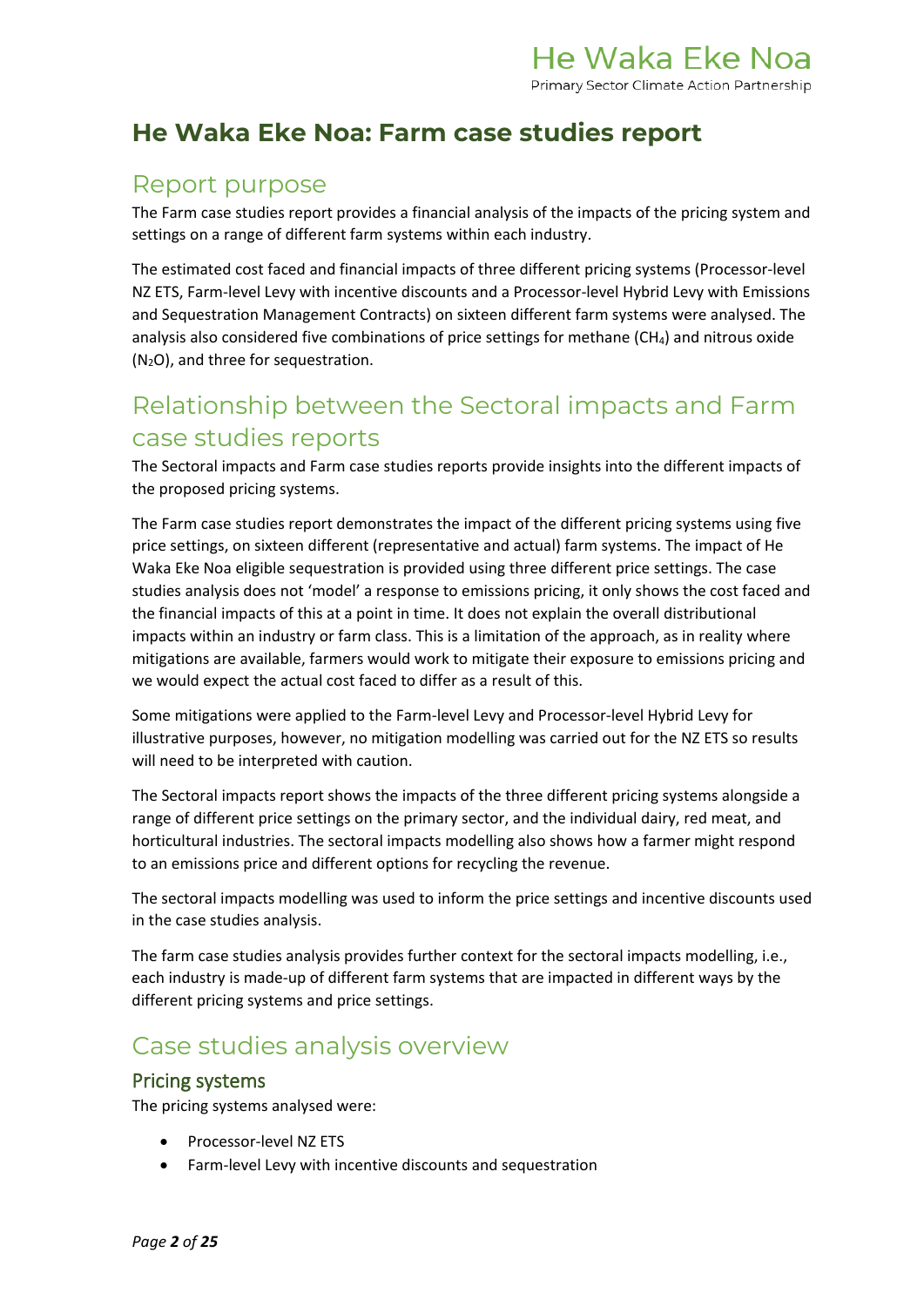• Processor-level Hybrid Levy with Emissions and Sequestration Management Contracts (EMC and SMC)

#### <span id="page-3-0"></span>Price settings

Five price settings were used to provide a comparative analysis between the three pricing systems. These represented the assumed price settings for agriculture in the NZ ETS for 2025 and 2030. The carbon price is derived from Climate Change Commission's *'Our Path to 2035'* scenario.<sup>[1](#page-3-3)</sup> Under the NZ ETS backstop option, processors would initially receive an allocation of NZUs equal to 95% of their emissions phasing out one percentage point per year till 2030.

- 2025 scenario carbon price of  $$85/t$  CO<sub>2</sub>e with 95% discount for methane and nitrous oxide
- 2030 scenario carbon price of \$138/t CO<sub>2</sub>e with 90% discount for methane and nitrous oxide

The sectoral impacts modelling was used to determine a combination of price settings that would achieve the desired emissions reductions for 2030. The impacts of the resulting three price settings were also analysed:

- \$106/t CH<sub>4</sub> for methane; \$41/t CO<sub>2</sub>e for nitrous oxide; \$138/t CO<sub>2</sub>e for sequestration
- \$173/t CH<sub>4</sub> for methane; \$41/t CO<sub>2</sub>e for nitrous oxide; \$138/t CO<sub>2</sub>e for sequestration (Farm-level Levy only)
- $$345/t$  CH<sub>4</sub> for methane; \$41/t CO<sub>2</sub>e for nitrous oxide; \$138/t CO<sub>2</sub>e for sequestration

#### <span id="page-3-1"></span>**Sequestration**

The impacts of He Waka Eke Noa eligible sequestration were analysed for the Farm-level Levy and the Processor-level Hybrid Levy at three different price settings. This enabled a better understanding of the impact of sequestration on the cost faced and potential reward gained by the different farm systems:

- Full carbon price
- 25% discount on carbon price
- Equivalent to nitrous oxide price

#### <span id="page-3-2"></span>Farm case studies

Sixteen farm case studies were used to understand the impacts of the different pricing systems and price settings. The case studies included:

- North Island Hill Country
- North Island Intensive
- South Island Hill Country
- South Island Hill Country with Deer
- South Island Mixed Cropping
- Māori agribusiness Sheep and Beef farms (x3)
- Canterbury Dairy
- Taranaki Dairy
- Bay of Plenty/Waikato Dairy

<span id="page-3-3"></span><sup>1</sup> [https://www.climatecommission.govt.nz/get-involved/sharing-our-thinking/data-and-modelling.](https://www.climatecommission.govt.nz/get-involved/sharing-our-thinking/data-and-modelling)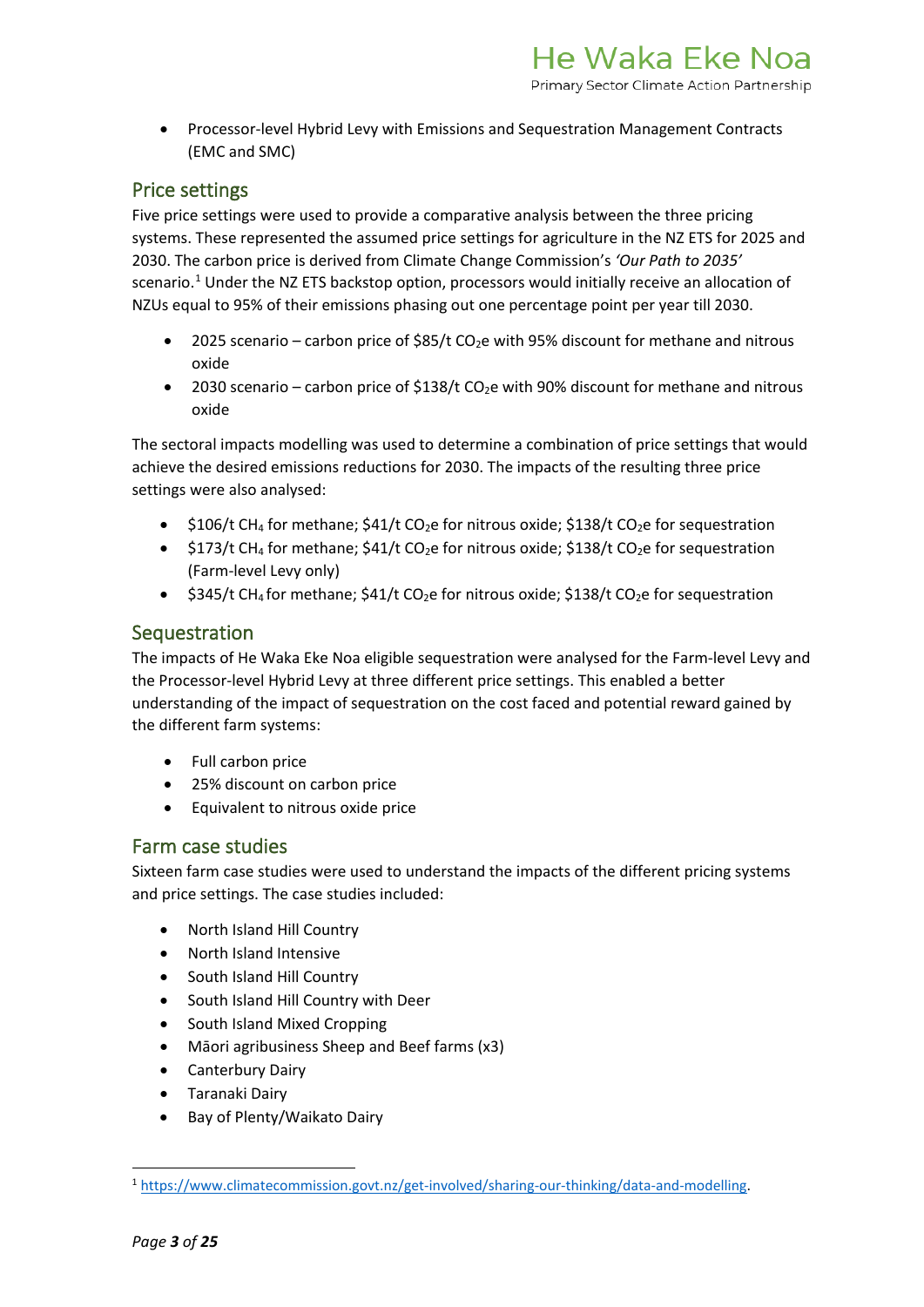• Māori agribusiness Dairy farms (x5)

The Māori agribusiness farms, and South Island Mixed Cropping farm used actual farms for the case study. The other case studies were developed using average data for that region or farm system type.

A detailed summary of each farm case study is provided in Appendix A.

#### <span id="page-4-0"></span>Method

For the averaged farms, the red meat farms were based on average B+LNZ Economic Service data for that farm class and region; and the dairy farms were based on average DairyNZ statistics for that region.

Farmax was used to model each of the case studies (except the South Island Mixed cropping farm, as it is unable to suitably model arable and vegetable crop production) and provide farm emissions by gas and economic farm surplus (EFS).<sup>[2](#page-4-1)</sup> For the case studies derived from average data the production parameters were adjusted within each Farmax model to ensure each farm system was biologically feasible.

To set the incentive discounts under the Farm-level Levy and the Emissions Management Contract (EMC) reward under the Processor-level Hybrid Levy:

- Adoption of low methane sheep genetics, resulting in a 10% reduction in sheep methane emissions based on a 50:50 sheep to other livestock ratio, was assumed for red meat farms.
- Use of a feed additive, resulting in a 12% reduction in methane emissions based on the additive being shed fed twice daily, was assumed for dairy farms.

Table 1 provides a summary of each farm's emissions and potential emissions reductions by gas.

The sequestration numbers applied to the farm case studies were derived through analysing data supplied by Fonterra, QEII, Pāmu, and Regional Councils, and applying these relationships to each case study farm. Only He Waka Eke Noa eligible sequestration was used in the analysis.

There is a wide range of vegetation that could be eligible for He Waka Eke Noa on farms, but there is limited data on actual vegetation. These case studies provide a broad estimate of sequestration that could be rewarded. Farmers may enter this vegetation over time, particularly if fencing is required.

The sequestration assumptions used for each case study are provided in Appendix B and summarised in Appendix B Table 1.

The different pricing systems and price settings were then applied to each case study as appropriate.

Analysis outputs included:

- Emissions by gas
- Emissions cost by gas
- Potential emissions reductions by gas
- Incentive discounts

<span id="page-4-1"></span> $2$  Economic Farm Surplus (EFS) is earnings before interest, tax and rent – it includes wages, management wage and also depreciation.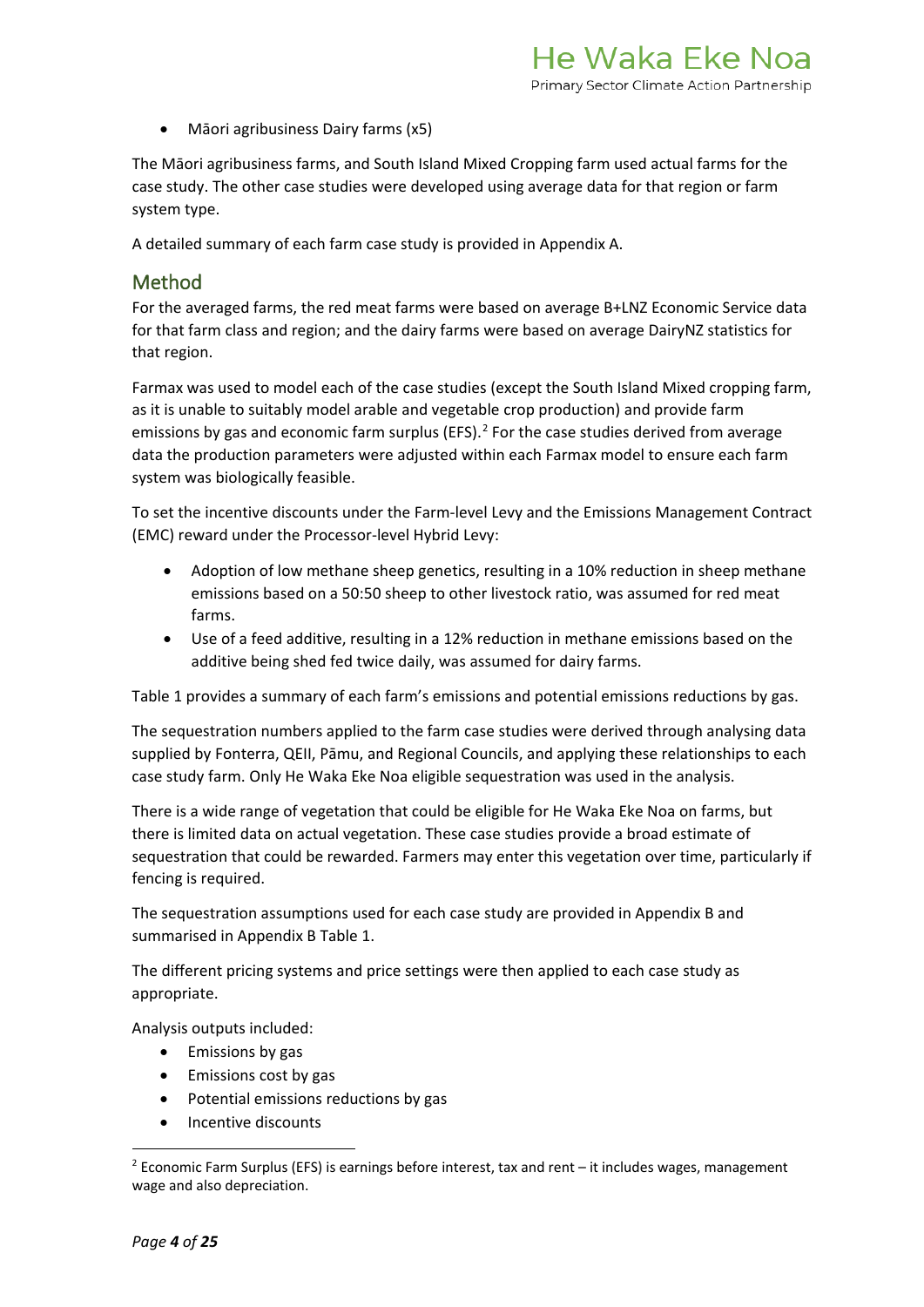- Sequestration on farm
- Sequestration reward
- Economic farm surplus (earnings before interest, tax, and rent)
- Impact of the cost faced, and reward gained on Economic Farm Surplus
- The impact of the cost faced on a per kg of milk solids, beef and sheep meat, venison, and N-fertiliser

### <span id="page-5-0"></span>Case studies insights

A summary of the outputs from the case studies analysis is provided in Tables 2 through 6.

#### <span id="page-5-1"></span>Pricing system comparative analysis

Impact of the *Processor-level NZ ETS* price on cost per unit of production – *Table 2*

- Dairy: Cost in 2025 is \$0.04 per kg MS (milk solids); in 2030 this increases to \$0.16 per kg MS.
- Red meat: Cost in 2025 is \$0.10 per kg sheep meat, \$0.07 per kg beef, and \$0.15 per kg venison; in 2030 this increases to \$0.30 per kg sheep meat, \$0.22 per kg beef, and \$0.46 per kg venison.
- Fertiliser: Cost in 2025 is \$0.02 per kg N; in 2030 this increases to \$0.07 per kg N.

Impact of the *Processor-level NZ ETS* on economic farm surplus (EFS) – *Tables 3a and 4a*

- The 2025 price results in <5% impact EFS on most farms. Red meat farms have a higher impact on their EFS than dairy farms.
- The 2030 price results in a much greater impact on EFS. Red meat farms again have a higher impact on their EFS than dairy farms. This could potentially impact the viability of some red meat farming systems.
- Red meat farms that are predominantly breeding or trading operations face the lowest price under the Processor-level NZ ETS system due to the output-based methodology, i.e., they sell very few stock direct to the processor.
- No sequestration is recognised under the Processor-level NZ ETS, meaning farms with areas of non-eligible NZ ETS vegetation will face a higher net price than under the Farmlevel Levy.

Impact of the *Farm-level Levy* price on cost per unit of production – *Table 2*

- Dairy: Cost in 2025 is between \$0.04 and \$0.05 per kg MS (milk solids); in 2030 this increases to between \$0.12 and \$0.15 per kg MS (slightly lower cost than processor-level).
- Red meat: Cost in 2025 is between \$0.11 and \$0.23 per kg sheep meat, \$0.08 and \$0.17 per kg beef, and \$0.26 per kg venison. In 2030 this increases to between \$0.23 and \$0.76 per kg sheep meat, \$0.16 and \$0.55 per kg beef, and \$0.86 per kg venison. Finishing farms face a lower cost than the processor-level and breeding and trading farms a much higher cost.
- Fertiliser: Cost in 2025 is \$0.02 per kg N and \$0.07 per kg N in 2030 (same cost as processor-level).

Impact of the *Farm-level Levy* on economic farm surplus (EFS) – *Tables 3b and 4b*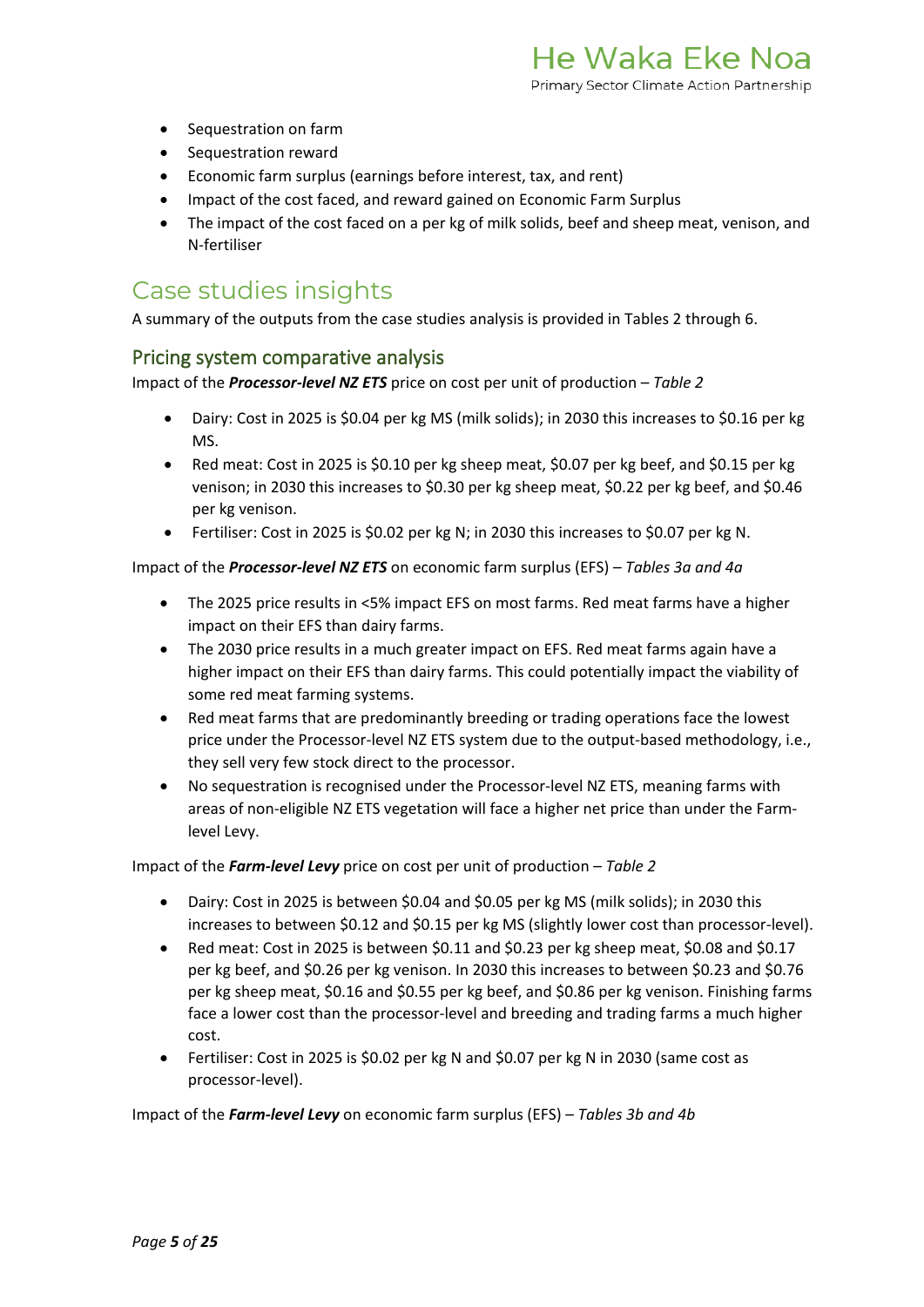- For dairy farms the 2025 price results in a lower cost than the Processor-level NZ ETS and therefore a lower impact on EFS. This is mainly due to the farm-level methodology used, but the incentive discounts and reward from sequestration also have an impact.
- For most red meat farms, the 2025 price results in a lower cost and impact on EFS than the Processor-level NZ ETS. This is due to the incentive discounts and reward from sequestration.
- Red meat farms that are predominantly breeding or trading operations face a range of costs and impacts on EFS. The farm-level methodology accounts for all their emissions and, even with the incentive discount, results in a higher cost and impact; however, the reward for sequestration can further offset this cost but only if the full or 25% discounted carbon price is received.
- The 2030 price results in a much greater impact on EFS. Red meat farms have a higher impact on their EFS than dairy farms. This will impact the viability of some red meat farming systems.

#### Impact of the *Processor-level Hybrid Levy* price on cost per unit of production – *Table 2*

• The *Processor-level Hybrid Levy* cost per unit of production is the same as the *Processorlevel NZ ETS*.

#### Impact of the *Processor-level Hybrid Levy* on economic farm surplus (EFS) – *Tables 3c and 4c*

- For dairy farms, the 2025 price results in a higher cost and impact on EFS than the Farmlevel Levy but a lower cost and impact than the Processor-level NZ ETS. This due to the output-based methodology when compared to the Farm-level Levy; and the incentive discounts and reward from sequestration when compared to the Processor-level NZ ETS.
- For intensive red meat farms, the 2025 price results in a higher cost and impact than the Farm-level Levy but a lower cost and impact than the Processor-level NZ ETS. This is, again, due to the output-based methodology when compared to the Farm-level Levy; and the incentive discounts and reward from sequestration when compared to the Processorlevel NZ ETS.
- Red meat farms that are predominantly breeding or trading operations, face a much lesser cost or receive a credit. This is due to the output-based methodology, the incentive discounts, and the reward from sequestration.
- The 2030 price results in a much greater impact on EFS. Intensive red meat farms have a higher impact on their EFS than extensive red meat and dairy farms. This will impact the viability of these farming systems.

#### <span id="page-6-0"></span>Price setting analysis

#### *General observations*

- Changes in price settings result in a similar impact being observed across all farm systems, i.e., different price settings cannot be used as a clear lever to re-distribute costs between industries or farm-systems.
- The methane price has the largest impact upon cost faced.

#### *High methane and nitrous oxide price – Tables 5a and 5b*

• Under the Farm-level Levy, the EFS for all red meat farms is significantly impacted; the cost will impact the viability of all farms.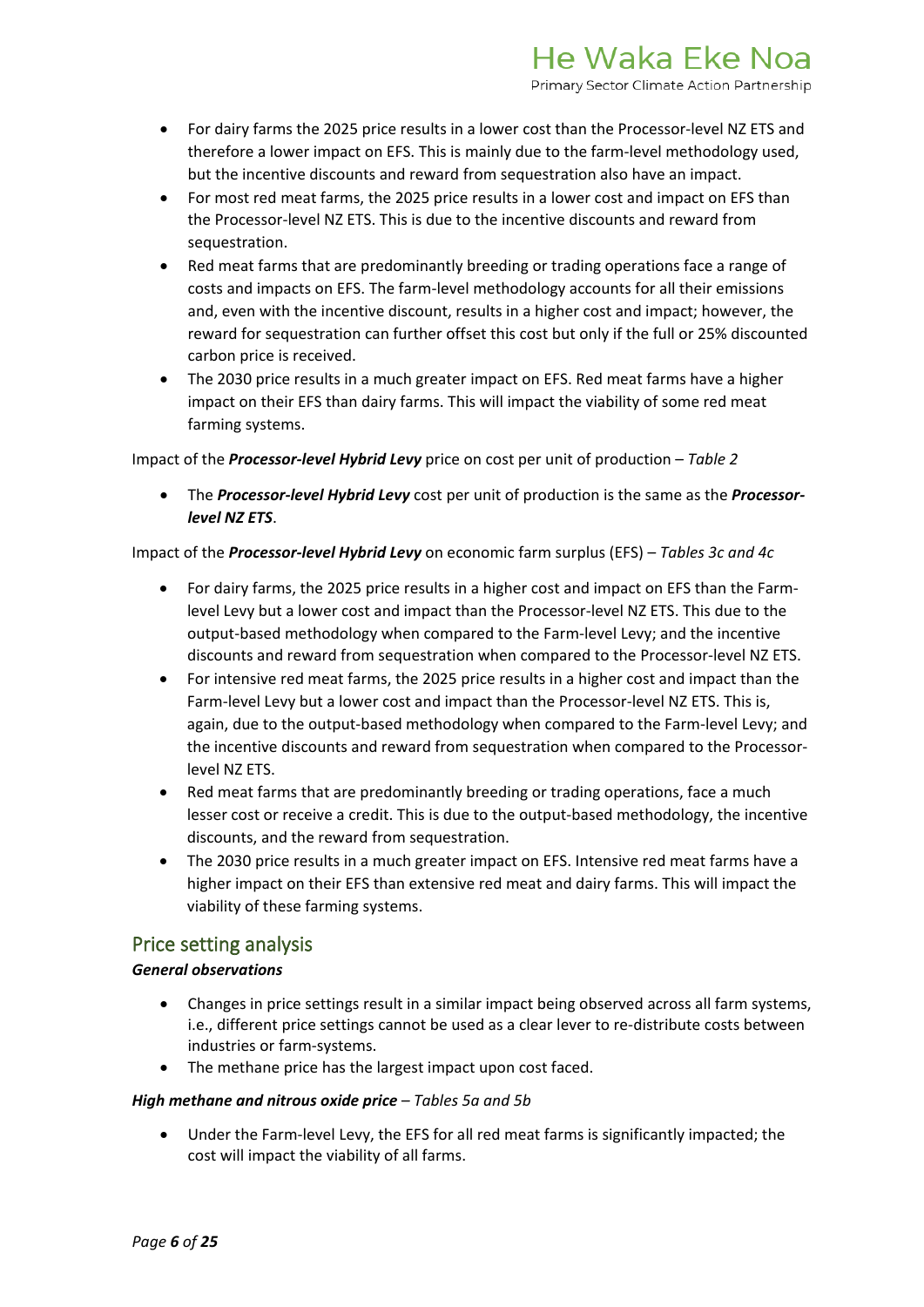- Under the Processor-level Hybrid Levy, the EFS for red meat finishing farms is significantly impacted; the cost will impact the viability of these farms.
- Dairy faces a similar impact on EFS under both systems; the cost would not impact the viability of most farms.

#### *Low methane and high nitrous oxide price – Tables 6a, 6b and 6c*

- Under the Farm-level Levy, the EFS for all red meat farms is impacted but to a lesser extent than the high methane scenario; the cost will impact the viability of breeding or trading farms.
- Under the Processor-level Hybrid Levy, only the EFS for intensive red meat farms is impacted; the cost will impact the viability of these farms.
- Dairy faces a lower impact on EFS under both systems; the cost would not impact the viability of most farms.

#### <span id="page-7-0"></span>Sequestration analysis

- If the sequestration price is linked to the nitrous oxide price (95%, 90% or 70% discount on the carbon price) a low reward is received. At these prices He Waka Eke Noa sequestration uptake is likely to be low, particularly when the associated liability is considered. A low reward for sequestration will impact on the viability of some red meat farms.
- The impact on EFS between the full and 75% sequestration rate is minimal.

### <span id="page-7-1"></span>Commodity prices

• A high-level commodity price sensitivity analysis was also undertaken as part of the case studies analysis. This showed that the ability of farms to face a price is strongly linked to the commodity price. Any price setting decision must consider future commodity prices if farms are to remain viable.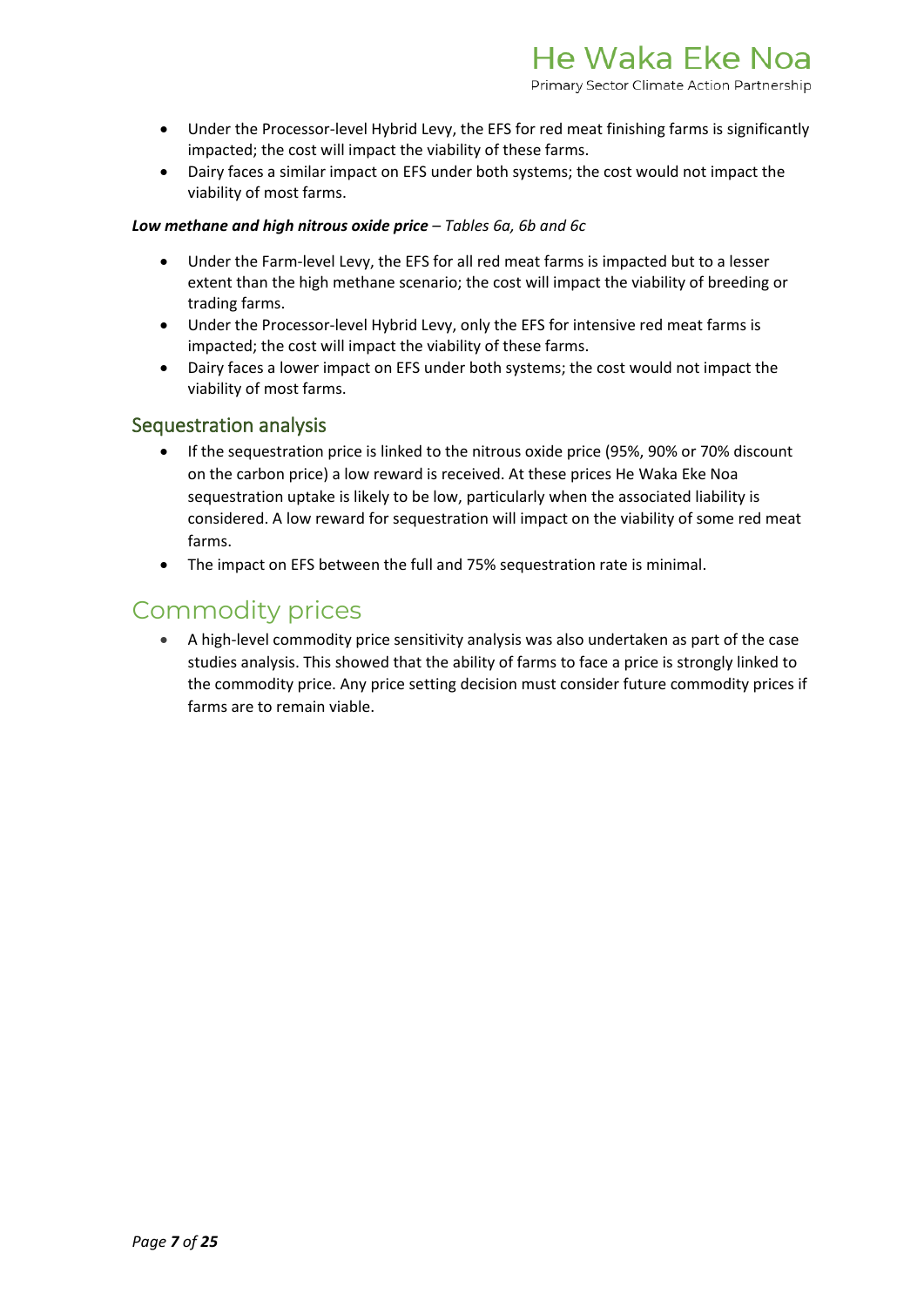*Table 1: Case studies emissions, sequestration, and emissions reductions*

<span id="page-8-0"></span>

|                                   |                                                  | Farm case studies initial emissions and sequestration  | <b>Methane reduction</b><br>(kg CH <sub>4</sub> /total ha) | <b>Farm methane</b><br>percentage |           |
|-----------------------------------|--------------------------------------------------|--------------------------------------------------------|------------------------------------------------------------|-----------------------------------|-----------|
|                                   | <b>Methane</b><br>(kg CH <sub>4</sub> /total ha) | <b>Nitrous oxide (t</b><br>CO <sub>2</sub> e/total ha) | <b>Sequestration (t</b><br>CO <sub>2</sub> e/total ha)     |                                   | reduction |
| North Island Hill Country         | 109.56                                           | 0.63                                                   | 0.09                                                       | 5.48                              | 5%        |
| North Island Intensive            | 139.44                                           | 0.81                                                   | 0.10                                                       | 6.97                              | 5%        |
| South Island Hill Country         | 56.60                                            | 0.33                                                   | 0.04                                                       | 2.83                              | 5%        |
| South Island Deer                 | 55.20                                            | 0.32                                                   | 0.04                                                       | 2.76                              | 5%        |
| South Island Mixed Cropping       | 145.48                                           | 0.50                                                   | 0.05                                                       | 7.27                              | 5%        |
| Māori Agribusiness Sheep + Beef 1 | 136.00                                           | 0.80                                                   | 0.10                                                       | 6.80                              | 5%        |
| Māori Agribusiness Sheep + Beef 2 | 132.00                                           | 0.76                                                   | 0.24                                                       | 6.60                              | 5%        |
| Māori Agribusiness Sheep + Beef 3 | 152.00                                           | 0.84                                                   | 0.50                                                       | 7.60                              | 5%        |
| Canterbury Dairy                  | 408.00                                           | 3.10                                                   | 0.06                                                       | 48.96                             | 12%       |
| <b>Taranaki Dairy</b>             | 332.00                                           | 2.60                                                   | 0.10                                                       | 39.84                             | 12%       |
| Waikato/Bay of Plenty Dairy       | 348.00                                           | 2.60                                                   | 0.05                                                       | 41.76                             | 12%       |
| Māori Agribusiness Dairy 1        | 336.00                                           | 2.40                                                   | 0.00                                                       | 40.32                             | 12%       |
| Māori Agribusiness Dairy 2        | 300.00                                           | 2.40                                                   | 0.00                                                       | 36.00                             | 12%       |
| Māori Agribusiness Dairy 3        | 336.00                                           | 3.00                                                   | 0.13                                                       | 40.32                             | 12%       |
| Māori Agribusiness Dairy 4        | 276.00                                           | 2.40                                                   | 0.94                                                       | 33.12                             | 12%       |
| Māori Agribusiness Dairy 5        | 292.00                                           | 2.70                                                   | 0.50                                                       | 35.04                             | 12%       |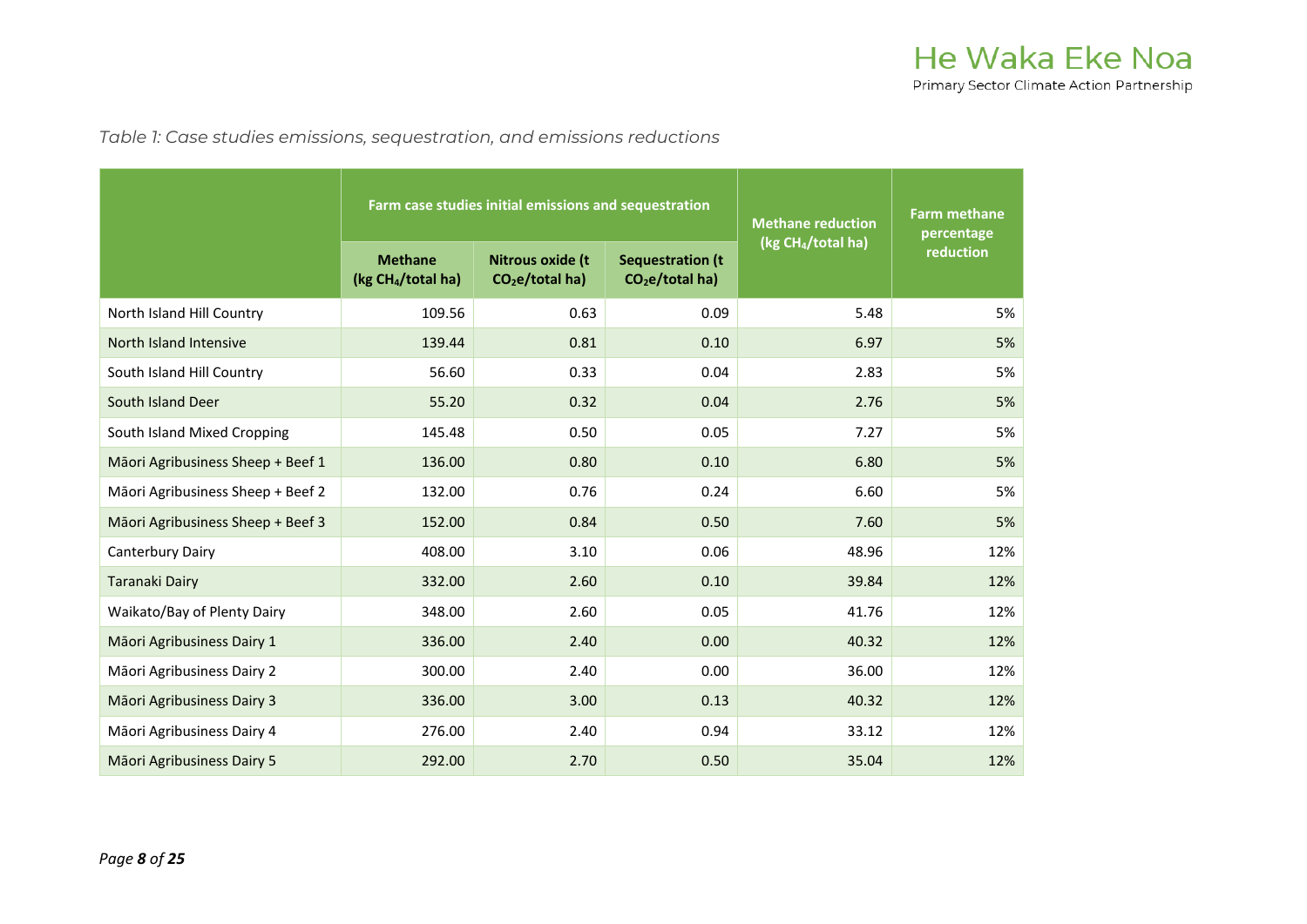#### *Table 2: Cost per unit of production*

<span id="page-9-0"></span>

|                                                                                                 | <b>Milk solids</b> | <b>Beef</b>      | <b>Sheep meat</b> | <b>Venison</b> | <b>N-Fertiliser</b> |  |  |  |  |  |  |
|-------------------------------------------------------------------------------------------------|--------------------|------------------|-------------------|----------------|---------------------|--|--|--|--|--|--|
| Processor-level NZ ETS or Hybrid Levy (no incentives or sequestration included)                 |                    |                  |                   |                |                     |  |  |  |  |  |  |
| 2025 - \$85/t CO <sub>2</sub> e with 95% discount                                               | \$0.05             | \$0.07           | \$0.10            | \$0.15         | \$0.02              |  |  |  |  |  |  |
| 2030 - \$138/t CO <sub>2</sub> e with 90% discount                                              | \$0.16             | \$0.22           | \$0.30            | \$0.46         | \$0.07              |  |  |  |  |  |  |
| 2030 - CH <sub>4</sub> \$106/t; N <sub>2</sub> O \$138/t CO <sub>2</sub> e with 70%<br>discount | \$0.13             | \$0.17           | \$0.25            | \$0.37         | \$0.21              |  |  |  |  |  |  |
| 2030 - CH4 \$345/t; N <sub>2</sub> O \$138/t CO <sub>2</sub> e with 70%<br>discount             | \$0.20             | \$0.30           | \$0.40            | \$0.62         | \$0.21              |  |  |  |  |  |  |
| Farm-level Levy (no incentives or sequestration included)                                       |                    |                  |                   |                |                     |  |  |  |  |  |  |
| 2025 - \$85/t CO <sub>2</sub> e with 95% discount                                               | $$0.04 - $0.05$    | $$0.08 - $0.17$  | $$0.11 - $0.23$$  | \$0.26         | \$0.02              |  |  |  |  |  |  |
| 2030 - \$138/t CO <sub>2</sub> e with 90% discount                                              | $$0.12 - $0.15$    | $$0.16 - $0.55$  | $$0.23 - $0.76$   | \$0.86         | \$0.07              |  |  |  |  |  |  |
| 2030 - CH <sub>4</sub> \$106/t; N <sub>2</sub> O \$138/t CO2e with 70%<br>discount              | $$0.09 - $0.11$    | $$0.13 - $0.43$  | $$0.17 - $0.58$$  | \$0.70         | \$0.21              |  |  |  |  |  |  |
| 2030 - \$345/T CH <sub>4</sub> ; N <sub>2</sub> O \$138/t CO2e with 70%<br>discount             | $$0.14 - $0.18$    | $$0.22 - $0.72$$ | $$0.30 - $0.99$   | \$1.12         | \$0.21              |  |  |  |  |  |  |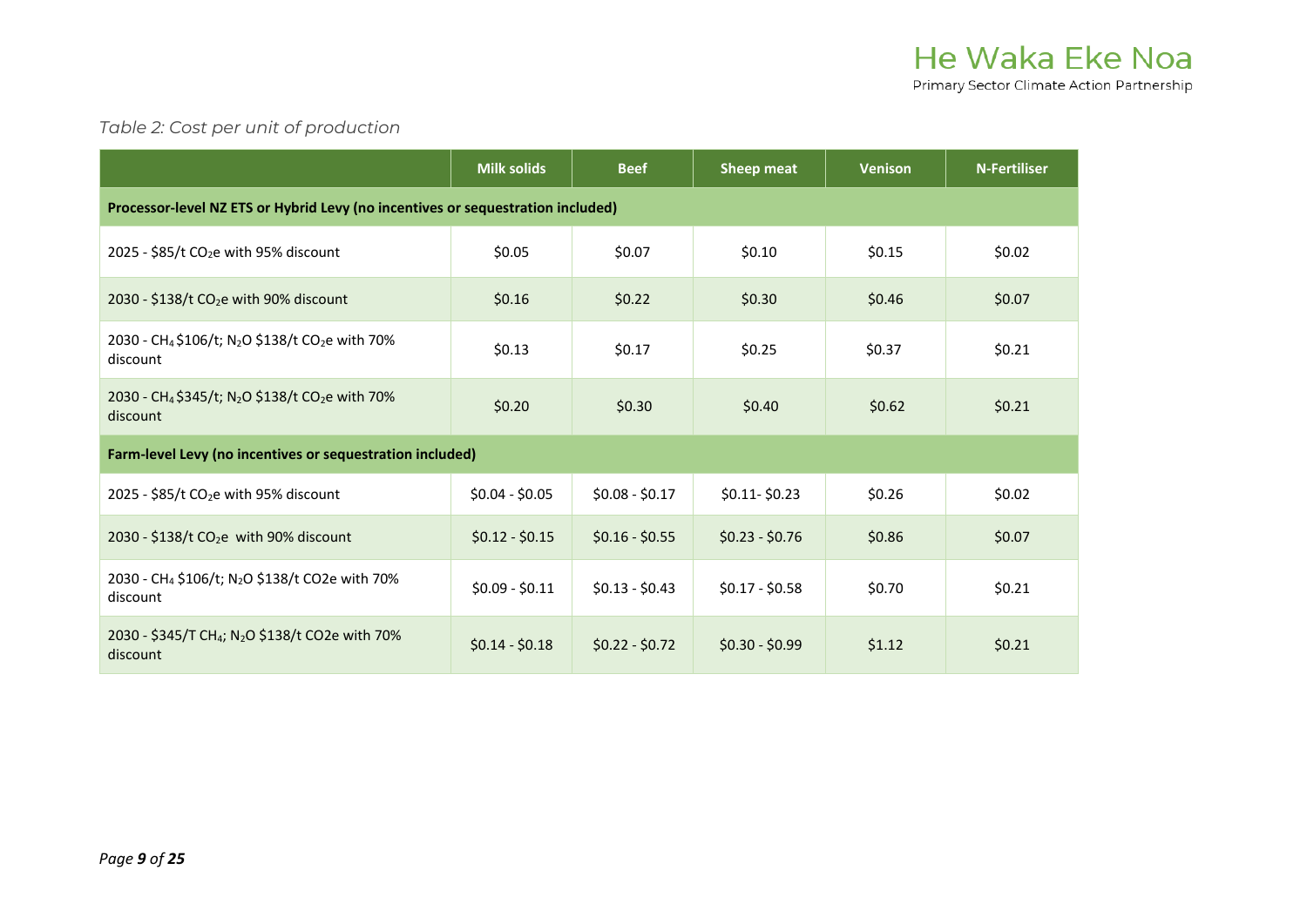Primary Sector Climate Action Partnership

*Table 3a: Comparative analysis of Processor-level NZ ETS in 2025*

| <b>Farm type</b>                | 2025 - CH <sub>4</sub> \$106/t and N <sub>2</sub> O \$4/t CO <sub>2</sub> e (95% discount<br>on predicted carbon price of \$85/t) |                      |  |  |  |
|---------------------------------|-----------------------------------------------------------------------------------------------------------------------------------|----------------------|--|--|--|
|                                 | NZ ETS cost                                                                                                                       | EFS % change         |  |  |  |
| North Island Hill Country       | \$6,543                                                                                                                           | $-3.3%$              |  |  |  |
| North Island Intensive          | \$6,715                                                                                                                           | $-4.7%$              |  |  |  |
| South Island Hill Country       | \$4,918                                                                                                                           | $-2.6%$              |  |  |  |
| South Island Deer               | \$6,083                                                                                                                           | $-2.7%$              |  |  |  |
| South Island Mixed Cropping     | \$7,502                                                                                                                           | $-2.4%$              |  |  |  |
| Māori Agribusiness Sheep + Beef | \$10,450 to \$19,089                                                                                                              | $-2.0\%$ to $-3.3\%$ |  |  |  |
| Canterbury Dairy                | \$17,337                                                                                                                          | $-1.7%$              |  |  |  |
| Taranaki Dairy                  | \$5,845                                                                                                                           | $-1.7%$              |  |  |  |
| Waikato/Bay of Plenty Dairy     | \$6,798                                                                                                                           | $-1.8%$              |  |  |  |
| Māori Agribusiness Dairy        | \$6,603 to \$11,075                                                                                                               | $-1.5\%$ to 6.4%     |  |  |  |

<span id="page-10-0"></span>*Prices calculated at a carbon price of \$85/t CO2e and 95% discount - methane \$106/t CH4 (\$0.106 per kg) and nitrous oxide at \$4/t CO2e (\$0.004 per kg)*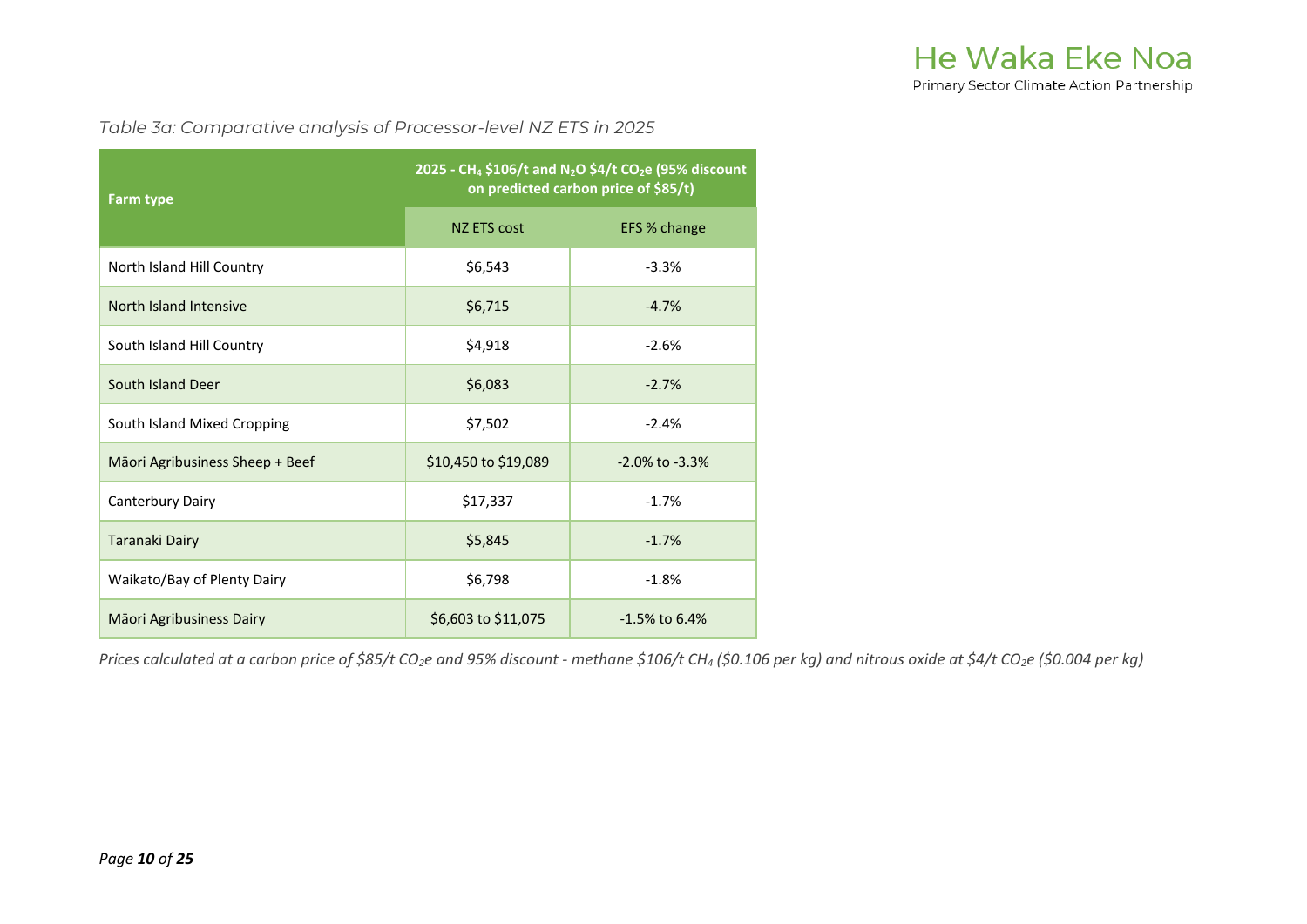*Table 3b: Comparative analysis of Farm-level Levy in 2025*

|                                    | 2025 - CH <sub>4</sub> \$106/t (unique rate) and N <sub>2</sub> O \$4/t CO <sub>2</sub> e (95% discount on predicted carbon price of \$85/t) |                                          |                                                 |                                               |                                                 |                                        |                                       |                                           |  |  |  |
|------------------------------------|----------------------------------------------------------------------------------------------------------------------------------------------|------------------------------------------|-------------------------------------------------|-----------------------------------------------|-------------------------------------------------|----------------------------------------|---------------------------------------|-------------------------------------------|--|--|--|
| <b>Farm type</b>                   | Farm-level<br>Levy                                                                                                                           | Incentive<br>discount (x7<br>multiplier) | Sequestration<br>$$85/t$ (full<br>carbon price) | Sequestration<br>\$64/t (75%<br>carbon price) | Sequestration<br>\$4/t (same as<br>$N2O$ price) | EFS % change<br>(full carbon<br>price) | EFS % change<br>(75% carbon<br>price) | EFS % change<br>(same as $N_2O$<br>price) |  |  |  |
| North Island Hill Country          | \$7,254                                                                                                                                      | \$2,061                                  | \$3,927                                         | \$2,945                                       | \$196                                           | $-0.6%$                                | $-1.1%$                               | $-2.5%$                                   |  |  |  |
| North Island Intensive             | \$5,066                                                                                                                                      | \$1,438                                  | \$2,587                                         | \$1,940                                       | \$129                                           | $-0.7%$                                | $-1.2%$                               | $-2.4%$                                   |  |  |  |
| South Island Hill Country          | \$11,320                                                                                                                                     | \$3,217                                  | \$5,227                                         | \$3,920                                       | \$261                                           | $-1.5%$                                | $-2.2%$                               | $-4.2%$                                   |  |  |  |
| South Island Deer                  | \$11,048                                                                                                                                     | \$3,137                                  | \$5,227                                         | \$3,920                                       | \$261                                           | $-1.2%$                                | $-1.7%$                               | $-3.4%$                                   |  |  |  |
| South Island Mixed<br>Cropping     | \$4,301                                                                                                                                      | \$1,322                                  | \$1,006                                         | \$754                                         | \$50                                            | $-0.6%$                                | $-0.7%$                               | $-0.9%$                                   |  |  |  |
| Māori Agribusiness<br>Sheep + Beef | \$12,917 to<br>\$22,693                                                                                                                      | \$3,673 to<br>\$6,502                    | \$8,400 to<br>\$62,391                          | \$6,300 to<br>\$46,793                        | \$420 to<br>\$3,120                             | $-0.6\%$ to 6.3%                       | $-1.0\%$ to 4.2%                      | $-2.1\%$ to $-1.6\%$                      |  |  |  |
| Canterbury Dairy                   | \$13,147                                                                                                                                     | \$8,464                                  | \$1,154                                         | \$866                                         | \$58                                            | $-0.4%$                                | $-0.4%$                               | $-0.5%$                                   |  |  |  |
| <b>Taranaki Dairy</b>              | \$4,948                                                                                                                                      | \$3,163                                  | \$928                                           | \$696                                         | \$46                                            | $-0.3%$                                | $-0.3%$                               | $-0.5%$                                   |  |  |  |
| Waikato/Bay of Plenty<br>Dairy     | \$6,280                                                                                                                                      | \$4,059                                  | \$602                                           | \$451                                         | \$30                                            | $-0.4%$                                | $-0.5%$                               | $-0.6%$                                   |  |  |  |
| Māori Agribusiness Dairy           | \$6,426 to<br>\$9,346                                                                                                                        | \$4,087 to<br>\$6,103                    | \$0 to \$38,549                                 | \$0 to \$28,912                               | \$0 to \$1,927                                  | $-2.3\%$ to 7.0%                       | $-2.3\%$ to 5.1%                      | $-2.3\%$ to $-0.3\%$                      |  |  |  |

<span id="page-11-0"></span>*Prices calculated at a carbon price of \$85/t CO2e and 95% discount - methane \$106/t CH4 (\$0.106 per kg) and nitrous oxide at \$4/t CO2e (\$0.004 per kg)*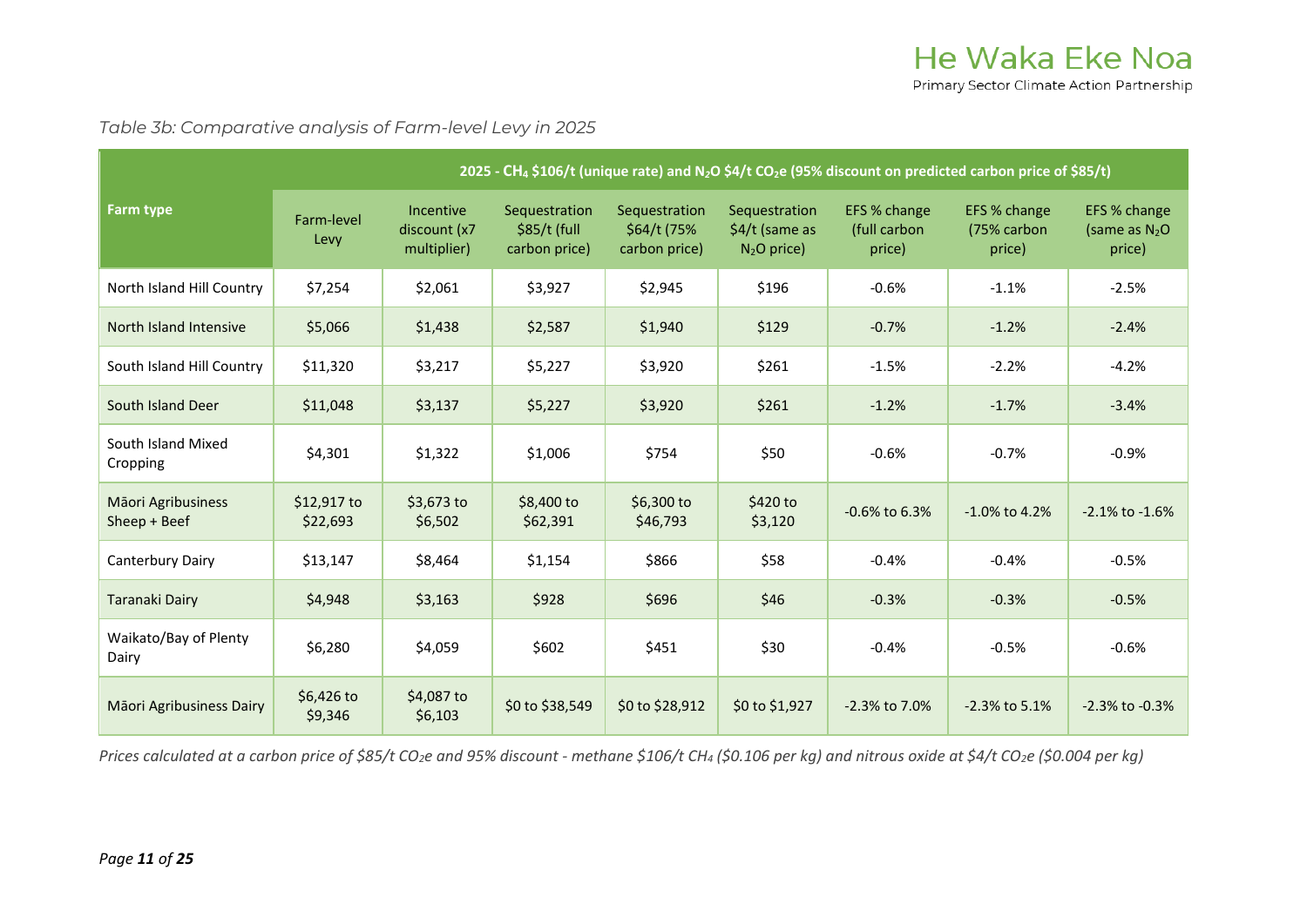*Table 3c: Comparative analysis of Processor-level Hybrid Levy with Emissions Management Contracts in 2025*

|                                           | 2025 - CH <sub>4</sub> \$106/t (unique rate) and N <sub>2</sub> O \$4/t CO <sub>2</sub> e (95% discount on predicted carbon price of \$85/t) |                                                     |                                                |                                               |                                                  |                                        |                                       |                                           |  |  |
|-------------------------------------------|----------------------------------------------------------------------------------------------------------------------------------------------|-----------------------------------------------------|------------------------------------------------|-----------------------------------------------|--------------------------------------------------|----------------------------------------|---------------------------------------|-------------------------------------------|--|--|
| Farm type                                 | Processor-level<br><b>Hybrid Levy</b>                                                                                                        | <b>EMC</b> incentive<br>discount<br>(x7 multiplier) | Sequestration<br>\$85/t (full<br>carbon price) | Sequestration<br>\$64/t (75%<br>carbon price) | Sequestration<br>\$4/t (same as<br>$N_2O$ price) | EFS % change<br>(full carbon<br>price) | EFS % change<br>(75% carbon<br>price) | EFS % change<br>(same as $N_2O$<br>price) |  |  |
| North Island Hill Country                 | \$6,543                                                                                                                                      | \$2,061                                             | \$3,927                                        | \$2,945                                       | \$196                                            | $-0.3%$                                | $-0.8%$                               | $-2.1%$                                   |  |  |
| North Island Intensive                    | \$6,715                                                                                                                                      | \$1,438                                             | \$2,587                                        | \$1,940                                       | \$129                                            | $-1.9%$                                | $-2.3%$                               | $-3.6%$                                   |  |  |
| South Island Hill Country                 | \$4,918                                                                                                                                      | \$3,217                                             | \$5,227                                        | \$3,920                                       | \$261                                            | 1.9%                                   | 1.2%                                  | $-0.8%$                                   |  |  |
| South Island Deer                         | \$6,083                                                                                                                                      | \$3,137                                             | \$5,227                                        | \$3,920                                       | \$261                                            | 1.0%                                   | 0.4%                                  | $-1.2%$                                   |  |  |
| South Island Mixed Cropping               | \$7,502                                                                                                                                      | \$1.322                                             | \$1,006                                        | \$754                                         | \$50                                             | $-1.6%$                                | $-1.7%$                               | $-2.0%$                                   |  |  |
| Māori Agribusiness Sheep +<br><b>Beef</b> | \$10,450 to<br>\$19,089                                                                                                                      | \$3,673 to<br>\$6,502                               | \$8,400 to<br>\$62,391                         | \$6,300 to<br>\$46,793                        | \$420 to<br>\$3,120                              | 0.5% to 6.8%                           | 0.1% to 4.7%                          | $-1.0\%$ to $-2.3\%$                      |  |  |
| Canterbury Dairy                          | \$17,337                                                                                                                                     | \$8,464                                             | \$1,154                                        | \$866                                         | \$58                                             | $-0.8%$                                | $-0.8%$                               | $-0.9%$                                   |  |  |
| <b>Taranaki Dairy</b>                     | \$5,845                                                                                                                                      | \$3,163                                             | \$928                                          | \$696                                         | \$46                                             | $-0.5%$                                | $-0.6%$                               | $-0.8%$                                   |  |  |
| Waikato/Bay of Plenty Dairy               | \$6,798                                                                                                                                      | \$4,059                                             | \$602                                          | \$451                                         | \$30                                             | $-0.6%$                                | $-0.6%$                               | $-0.7%$                                   |  |  |
| Māori Agribusiness Dairy                  | \$6,603 to<br>\$11,075                                                                                                                       | \$4,087 to<br>\$6,103                               | \$0 to \$38,505                                | \$0 to \$28,912                               | \$0 to \$1,927                                   | $-2.4\%$ to 6.8%                       | $-2.4\%$ to $4.6\%$                   | -2.4% to -0.6%                            |  |  |

<span id="page-12-0"></span>*Prices calculated at a carbon price of \$85/t CO2e and 95% discount - methane \$106/t CH4 (\$0.106 per kg) and nitrous oxide at \$4/t CO2e (\$0.004 per kg)*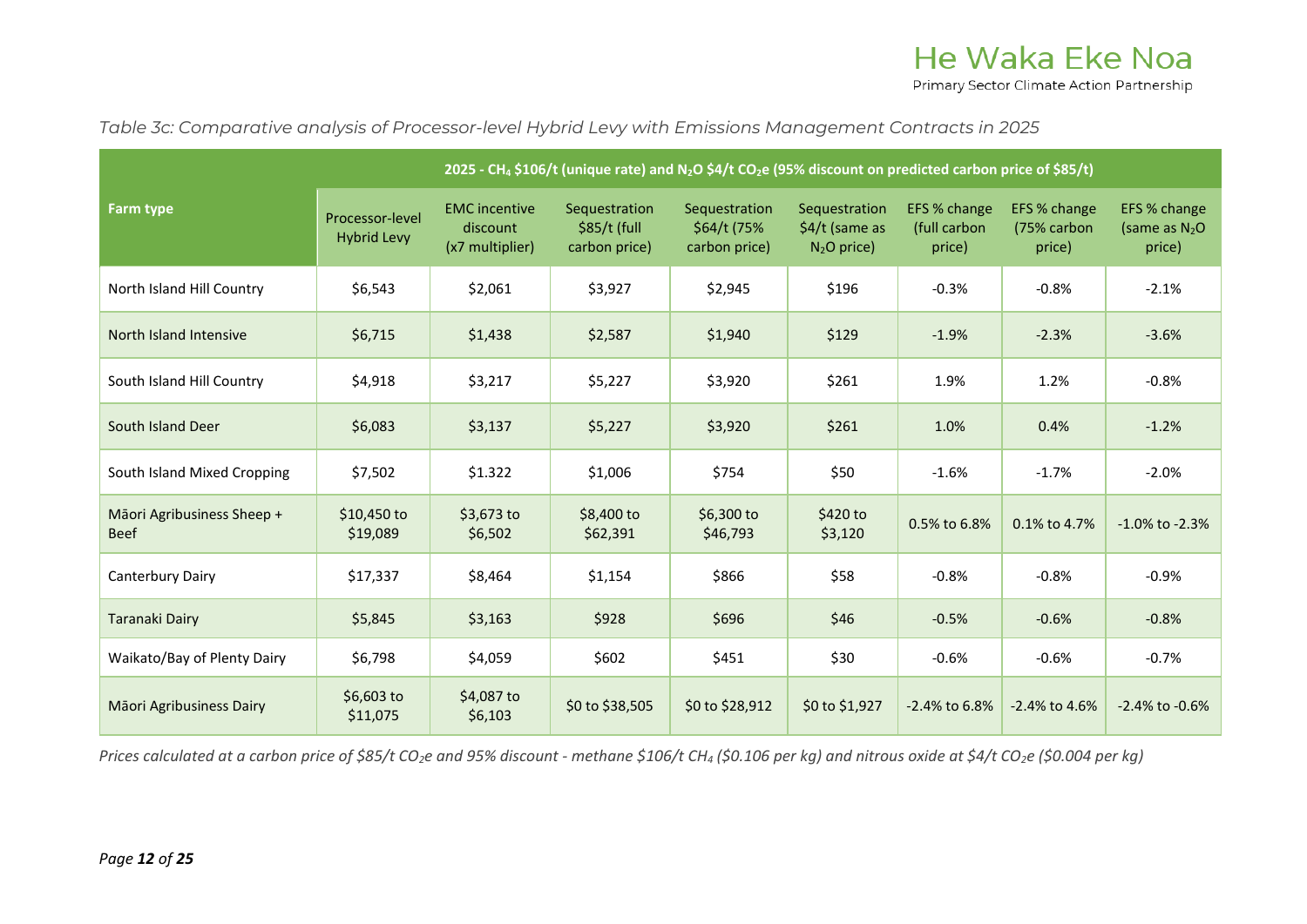Primary Sector Climate Action Partnership

*Table 4a: Comparative analysis of Processor-level NZ ETS in 2030*

| <b>Farm type</b>                | 2030 - CH4 \$345/t and N <sub>2</sub> O \$14/t CO <sub>2</sub> e (90%<br>discount on predicted carbon price of \$138/t) |                       |  |  |  |
|---------------------------------|-------------------------------------------------------------------------------------------------------------------------|-----------------------|--|--|--|
|                                 | <b>NZ ETS cost</b>                                                                                                      | EFS % change          |  |  |  |
| North Island Hill Country       | \$20,852                                                                                                                | $-10.4%$              |  |  |  |
| North Island Intensive          | \$21,401                                                                                                                | $-14.9%$              |  |  |  |
| South Island Hill Country       | \$15,674                                                                                                                | $-8.4%$               |  |  |  |
| South Island Deer               | \$19,389                                                                                                                | $-8.5%$               |  |  |  |
| South Island Mixed Cropping     | \$24,358                                                                                                                | $-7.8%$               |  |  |  |
| Māori Agribusiness Sheep + Beef | \$33,304 to \$60,832                                                                                                    | $-6.3\%$ to $-10.5\%$ |  |  |  |
| Canterbury Dairy                | \$55,290                                                                                                                | $-5.6%$               |  |  |  |
| Taranaki Dairy                  | \$18,664                                                                                                                | $-5.6%$               |  |  |  |
| Waikato/Bay of Plenty Dairy     | \$21,679                                                                                                                | $-5.7%$               |  |  |  |
| Māori Agribusiness Dairy        | \$21,061 to \$33,847                                                                                                    | $-4.7\%$ to $-20.4\%$ |  |  |  |

<span id="page-13-1"></span><span id="page-13-0"></span>*Prices calculated at a carbon price of \$138/t CO2e and 90% discount - methane \$345/t CH4 (\$0.345 per kg) and nitrous oxide \$14/t CO2e (\$0.014 per kg)*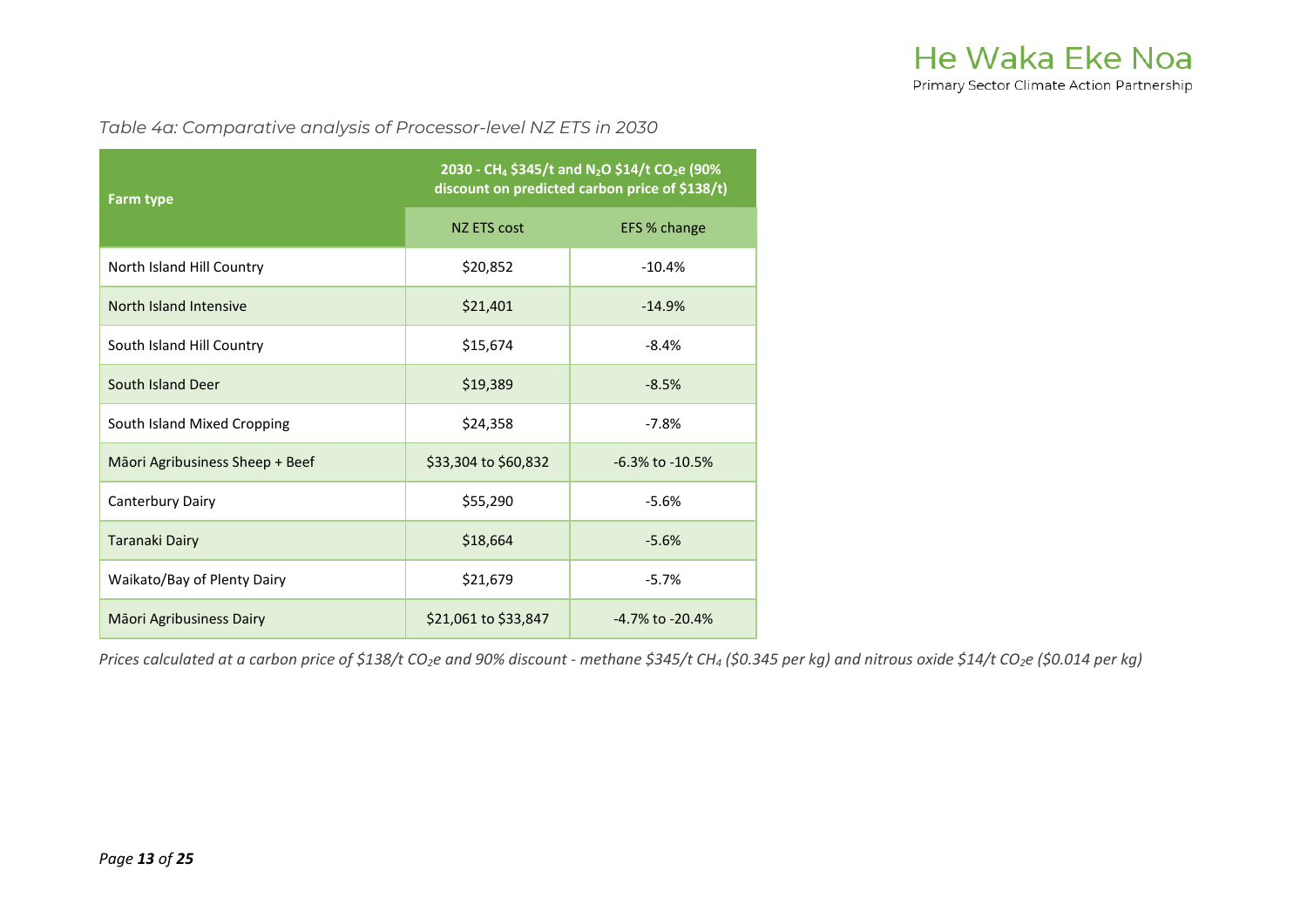*Table 4b: Comparative analysis of Farm-level Levy in 2030*

|                                    | 2030 - CH <sub>4</sub> \$345/t (unique rate) and N <sub>2</sub> O \$14/t CO <sub>2</sub> e (90% discount on predicted carbon price of \$138/t) |                                          |                                                 |                                                 |                                                    |                                        |                                       |                                           |  |  |
|------------------------------------|------------------------------------------------------------------------------------------------------------------------------------------------|------------------------------------------|-------------------------------------------------|-------------------------------------------------|----------------------------------------------------|----------------------------------------|---------------------------------------|-------------------------------------------|--|--|
| <b>Farm type</b>                   | Farm-level Levy                                                                                                                                | Incentive<br>discount (x7<br>multiplier) | Sequestration<br>\$138/t (full<br>carbon price) | Sequestration<br>\$104/t (75%)<br>carbon price) | Sequestration<br>$$14/t$ (same<br>as $N_2O$ price) | EFS % change<br>(full carbon<br>price) | EFS % change<br>(75% carbon<br>price) | EFS % change<br>(same as $N_2O$<br>price) |  |  |
| North Island Hill Country          | \$23,600                                                                                                                                       | \$6,707                                  | \$6,376                                         | \$4,782                                         | \$638                                              | $-5.2%$                                | $-6.0%$                               | $-8.1%$                                   |  |  |
| North Island Intensive             | \$16,481                                                                                                                                       | \$4,681                                  | \$4,200                                         | \$3,150                                         | \$420                                              | $-5.3%$                                | $-6.0%$                               | $-7.9%$                                   |  |  |
| South Island Hill Country          | \$36,829                                                                                                                                       | \$10,470                                 | \$8,486                                         | \$6,365                                         | \$849                                              | $-9.5%$                                | $-10.7%$                              | $-13.6%$                                  |  |  |
| South Island Deer                  | \$35,941                                                                                                                                       | \$10,211                                 | \$8,486                                         | \$6,365                                         | \$849                                              | $-7.6%$                                | $-8.5%$                               | $-10.9%$                                  |  |  |
| South Island Mixed<br>Cropping     | \$13,994                                                                                                                                       | \$4,304                                  | \$1,633                                         | \$1,224                                         | \$163                                              | $-2.6%$                                | $-2.7%$                               | $-3.0%$                                   |  |  |
| Māori Agribusiness<br>Sheep + Beef | \$52,628 to<br>\$73,829                                                                                                                        | \$11,954 to<br>\$21,162                  | \$13,637 to<br>\$101,293                        | \$10,228 to<br>\$75,970                         | \$1,364 to<br>\$10,129                             | -4.5% to 6.7%                          | $-5.2\%$ to 3.2%                      | $-6.9\%$ to $-5.4\%$                      |  |  |
| Canterbury Dairy                   | \$42,765                                                                                                                                       | \$27,550                                 | \$1,874                                         | \$1,406                                         | \$187                                              | $-1.3%$                                | $-1.4%$                               | $-1.5%$                                   |  |  |
| Taranaki Dairy                     | \$16,095                                                                                                                                       | \$10,295                                 | \$1,506                                         | \$1,130                                         | \$151                                              | $-1.3%$                                | $-1.3%$                               | $-1.7%$                                   |  |  |
| Waikato/Bay of Plenty<br>Dairy     | \$20,428                                                                                                                                       | \$13,211                                 | \$977                                           | \$733                                           | \$98                                               | $-1.6%$                                | $-1.7%$                               | $-1.9%$                                   |  |  |
| Māori Agribusiness Dairy           | \$20,903 to<br>\$30,404                                                                                                                        | \$13,302 to<br>\$19,864                  | \$0 to \$62,586                                 | \$0 to \$46,939                                 | \$0 to \$6,259                                     | -7.3% to 10.3%                         | $-7.3\%$ to $7.1\%$                   | $-7.3\%$ to $-1.0\%$                      |  |  |

*Prices calculated at a carbon price of \$138/t CO2e and 90% discount - methane \$345/t CH4 (\$0.345 per kg) and nitrous oxide \$14/t CO2e (\$0.014 per kg)*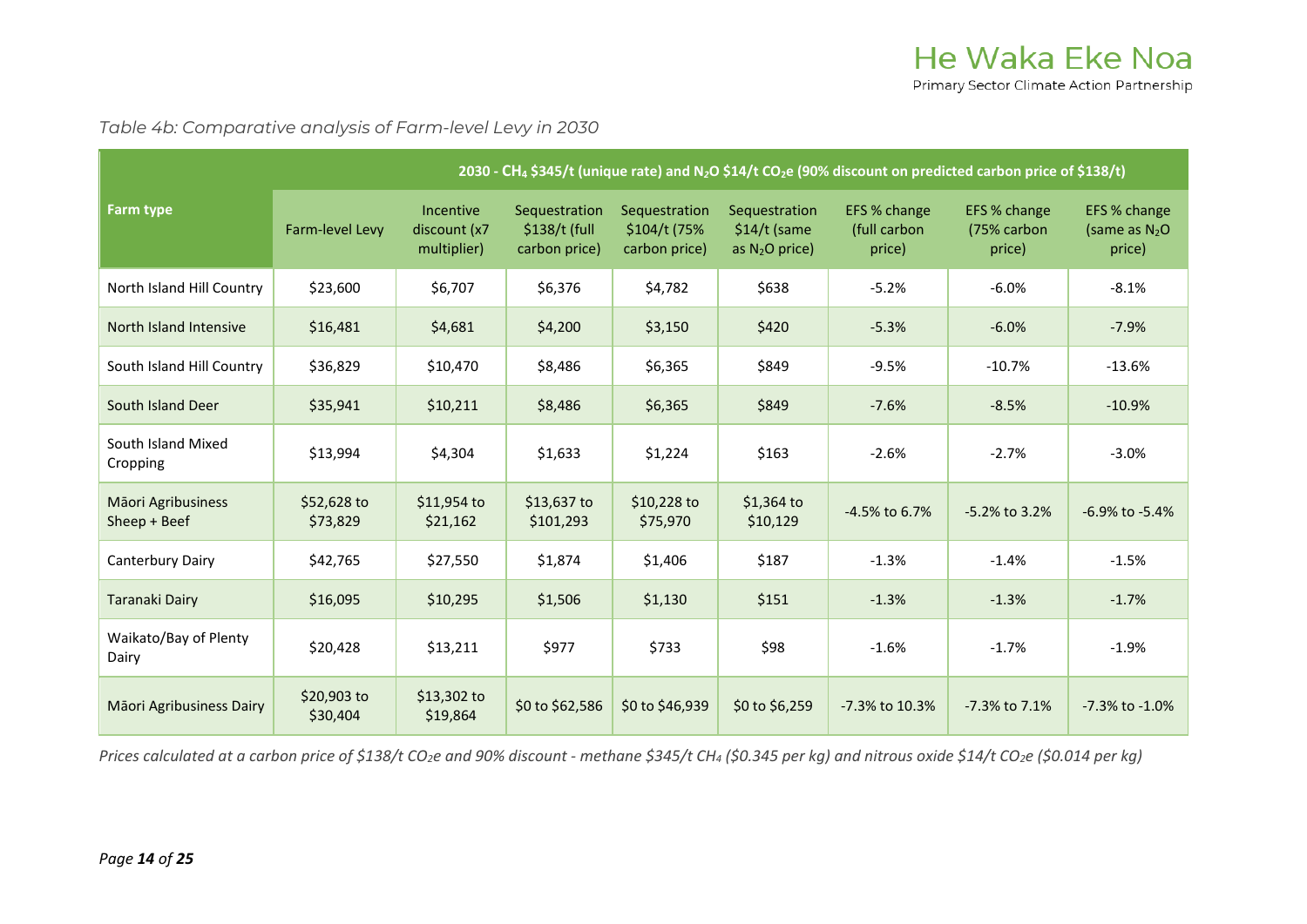*Table 4c: Comparative analysis of Processor-level Hybrid Levy with Emissions Management Contracts in 2030*

|                                           | 2030 - CH4 \$345/t (unique rate) and N <sub>2</sub> O \$14/t CO <sub>2</sub> e (90% discount on predicted carbon price of \$138/t) |                                      |                                                 |                                                |                                                   |                                        |                                       |                                           |  |  |
|-------------------------------------------|------------------------------------------------------------------------------------------------------------------------------------|--------------------------------------|-------------------------------------------------|------------------------------------------------|---------------------------------------------------|----------------------------------------|---------------------------------------|-------------------------------------------|--|--|
| <b>Farm type</b>                          | Processor-level<br><b>Hybrid Levy</b>                                                                                              | <b>EMC</b> reward<br>(x7 multiplier) | Sequestration<br>\$138/t (full<br>carbon price) | Sequestration<br>\$124/t (90%<br>carbon price) | Sequestration<br>$$14/t$ (same<br>as $N2O$ Price) | EFS % change<br>(full carbon<br>price) | EFS % change<br>(90% carbon<br>price) | EFS % change<br>(same as $N_2O$<br>price) |  |  |
| North Island Hill Country                 | \$20,852                                                                                                                           | \$6,707                              | \$6,376                                         | \$4,782                                        | \$638                                             | $-3.9%$                                | $-4.7%$                               | $-6.7%$                                   |  |  |
| North Island Intensive                    | \$21,401                                                                                                                           | \$4,681                              | \$4,200                                         | \$3,150                                        | \$420                                             | $-8.7%$                                | $-9.4%$                               | $-11.3%$                                  |  |  |
| South Island Hill Country                 | \$15,674                                                                                                                           | \$10,470                             | \$8,486                                         | \$6,365                                        | \$849                                             | 1.8%                                   | 0.6%                                  | $-2.3%$                                   |  |  |
| South Island Deer                         | \$19,389                                                                                                                           | \$10,211                             | \$8,486                                         | \$6,365                                        | \$849                                             | $-0.3%$                                | $-1.2%$                               | $-3.6%$                                   |  |  |
| South Island Mixed Cropping               | \$24,358                                                                                                                           | \$4,304                              | \$1,633                                         | \$1,224                                        | \$163                                             | $-5.9%$                                | $-6.0%$                               | $-7.3%$                                   |  |  |
| Māori Agribusiness Sheep +<br><b>Beef</b> | \$33,304 to<br>\$60,832                                                                                                            | \$11,954 to<br>\$21,162              | \$13,637 to<br>\$101,293                        | \$10,228 to<br>\$75,970                        | $$1,364$ to<br>\$10,129                           | -0.9% to 8.4%                          | $-1.5\%$ to 5.0%                      | $-7.3%$ to<br>$-3.2%$                     |  |  |
| Canterbury Dairy                          | \$55,290                                                                                                                           | \$27,550                             | \$1,874                                         | \$1,406                                        | \$187                                             | $-2.6%$                                | $-2.7%$                               | $-2.8%$                                   |  |  |
| <b>Taranaki Dairy</b>                     | \$18,664                                                                                                                           | \$10,295                             | \$1,506                                         | \$1,130                                        | \$151                                             | $-2.1%$                                | $-2.2%$                               | $-2.5%$                                   |  |  |
| Waikato/Bay of Plenty Dairy               | \$21,679                                                                                                                           | \$13,211                             | \$977                                           | \$733                                          | \$98                                              | $-2.0%$                                | $-2.0%$                               | $-2.2%$                                   |  |  |
| Māori Agribusiness Dairy                  | \$21,061 to<br>\$33,847                                                                                                            | \$13,302 to<br>\$19,864              | \$0 to \$62,586                                 | \$0 to \$46,939                                | \$0 to \$6,259                                    | $-7.5%$ to $-$<br>9.5%                 | -7.5% to 6.4%                         | $-7.5%$ to<br>$-1.8%$                     |  |  |

<span id="page-15-0"></span>*Prices calculated at a carbon price of \$138/t CO2e and 90% discount - methane \$345/t CH4 (\$0.345 per kg) and nitrous oxide \$14/t CO2e (\$0.014 per kg)*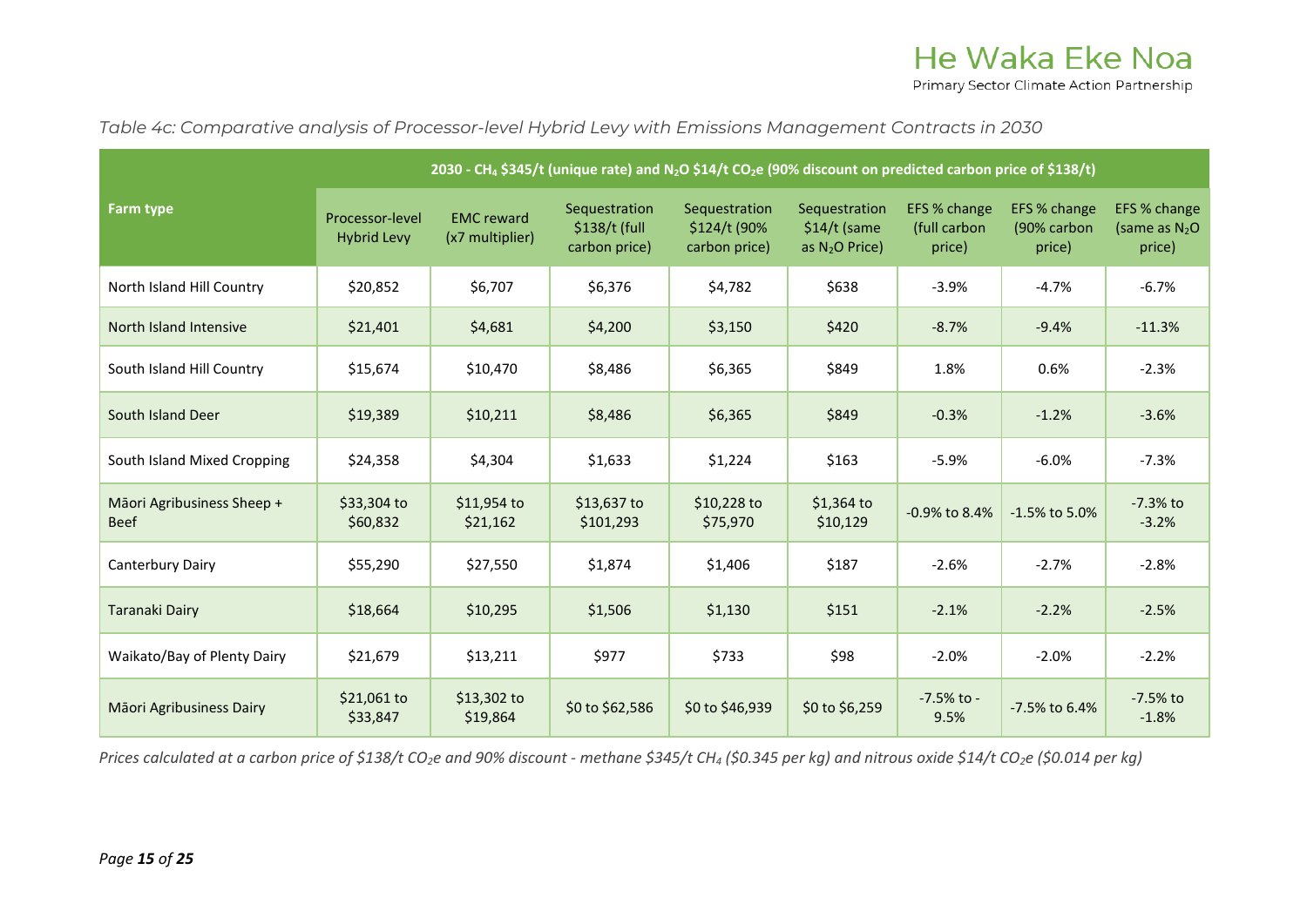*Table 5a: Alternative price setting analysis of Farm-level Levy in 2030*

|                                    | 2030 - CH <sub>4</sub> \$345/t (unique rate) and N <sub>2</sub> O \$41/t CO <sub>2</sub> e (70% discount on predicted carbon price of \$138/t) |                                          |                                                 |                                                 |                                                    |                                        |                                       |                                          |  |  |
|------------------------------------|------------------------------------------------------------------------------------------------------------------------------------------------|------------------------------------------|-------------------------------------------------|-------------------------------------------------|----------------------------------------------------|----------------------------------------|---------------------------------------|------------------------------------------|--|--|
| <b>Farm type</b>                   | Farm-level Levy                                                                                                                                | Incentive<br>discount (x7<br>multiplier) | Sequestration<br>\$138/t (full<br>carbon price) | Sequestration<br>\$104/t (75%)<br>carbon price) | Sequestration<br>$$41/t$ (same<br>as $N_2O$ price) | EFS % change<br>(full carbon<br>price) | EFS % change<br>(75% carbon<br>price) | EFS % change<br>(same as $N2O$<br>price) |  |  |
| North Island Hill Country          | \$32,471                                                                                                                                       | \$6,707                                  | \$6,376                                         | \$4,782                                         | \$1,913                                            | $-9.6%$                                | $-10.4%$                              | $-11.9%$                                 |  |  |
| North Island Intensive             | \$22,696                                                                                                                                       | \$4,681                                  | \$4,200                                         | \$3,150                                         | \$1,260                                            | $-9.6%$                                | $-10.3%$                              | $-11.6%$                                 |  |  |
| South Island Hill Country          | \$50,655                                                                                                                                       | \$10,470                                 | \$8,486                                         | \$6,365                                         | \$2,546                                            | $-16.9%$                               | $-18.1%$                              | $-20.1%$                                 |  |  |
| South Island Deer                  | \$49,471                                                                                                                                       | \$10,211                                 | \$8,486                                         | \$6,365                                         | \$2,546                                            | $-13.5%$                               | $-14.4%$                              | $-16.1%$                                 |  |  |
| South Island Mixed<br>Cropping     | \$17,389                                                                                                                                       | \$4,304                                  | \$1,633                                         | \$1,224                                         | \$490                                              | $-3.6%$                                | $-3.8%$                               | $-4.0%$                                  |  |  |
| Māori Agribusiness<br>Sheep + Beef | \$57,753 to<br>\$100,560                                                                                                                       | \$11,954 to<br>\$21,162                  | \$13,637 to<br>\$101,293                        | \$10,228 to<br>\$75,970                         | \$4,091 to<br>\$30,388                             | $-8.3\%$ to 3.0%                       | -9.0% to 0.5%                         | $-10.1\%$ to $-6.7\%$                    |  |  |
| Canterbury Dairy                   | \$62,700                                                                                                                                       | \$27,550                                 | \$1,874                                         | \$1,406                                         | \$562                                              | $-3.4%$                                | $-3.4%$                               | $-3.5%$                                  |  |  |
| <b>Taranaki Dairy</b>              | \$23,773                                                                                                                                       | \$10,295                                 | \$1,506                                         | \$1,130                                         | \$452                                              | $-3.6%$                                | $-3.7%$                               | $-3.9%$                                  |  |  |
| Waikato/Bay of Plenty<br>Dairy     | \$29,829                                                                                                                                       | \$13,211                                 | \$977                                           | \$733                                           | \$293                                              | $-4.1%$                                | $-4.1%$                               | $-4.3%$                                  |  |  |
| Māori Agribusiness Dairy           | \$31,038 to<br>\$46,442                                                                                                                        | \$13,302 to<br>\$19,864                  | \$0 to \$62,586                                 | \$0 to \$46,939                                 | \$0 to \$18,776                                    | -17.1% to 7.2%                         | -17.1% to 4.0%                        | $-17.1\%$ to $-1.6\%$                    |  |  |

<span id="page-16-0"></span>*Prices calculated at a methane price of \$345/t CH<sub>4</sub> (\$0.345 per kg) and nitrous oxide price of \$41/t CO<sub>2</sub>e (\$0.041 per kg)*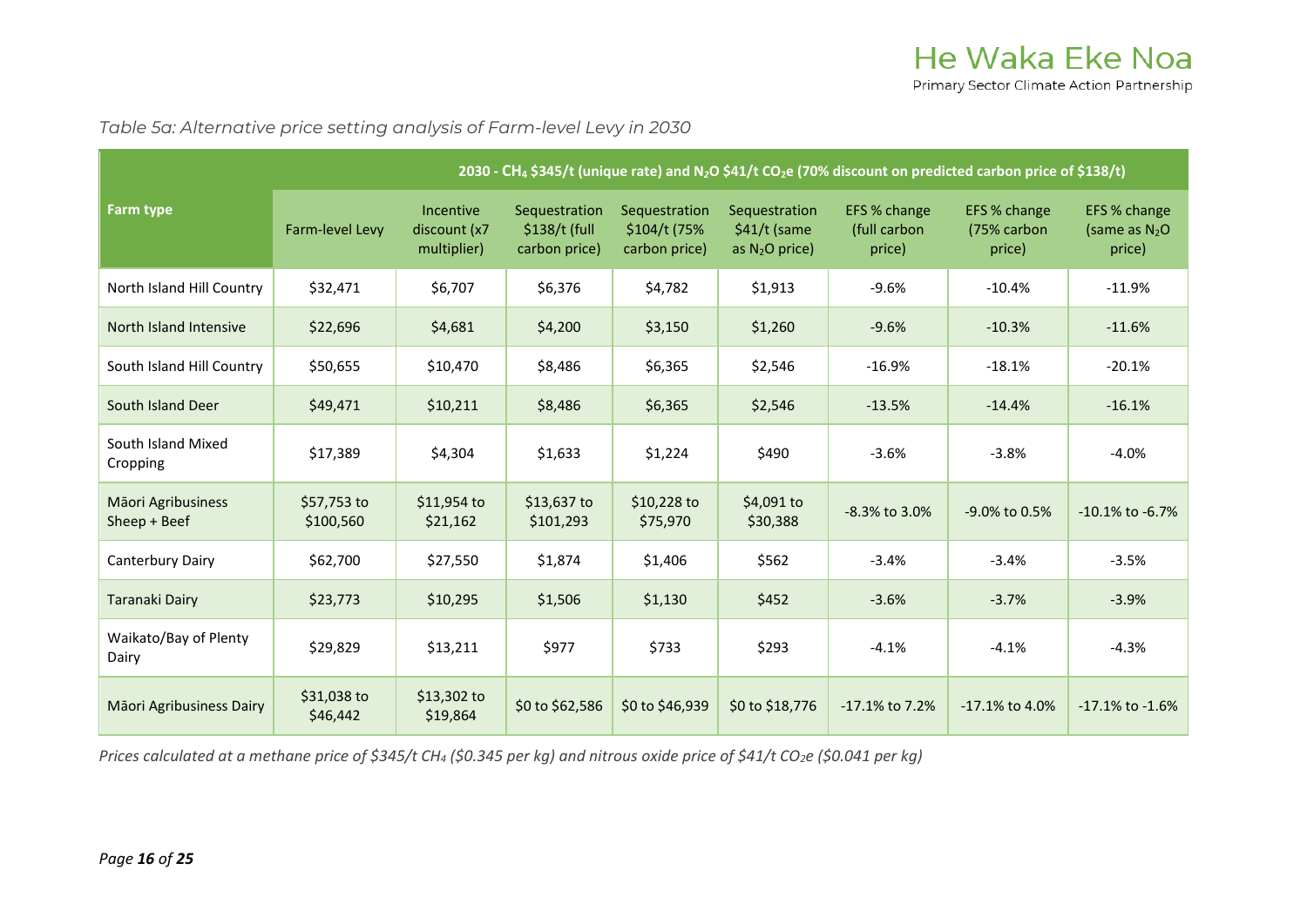*Table 5b: Alternative price setting analysis of Processor-level Hybrid Levy with Emissions Management Contracts in 2030*

|                                           | 2030 - CH <sub>4</sub> \$345/t (unique rate) and N <sub>2</sub> O \$41/t CO <sub>2</sub> e (70% discount on predicted carbon price of \$138/t) |                                                     |                                                  |                                                 |                                                    |                                        |                                       |                                           |  |  |
|-------------------------------------------|------------------------------------------------------------------------------------------------------------------------------------------------|-----------------------------------------------------|--------------------------------------------------|-------------------------------------------------|----------------------------------------------------|----------------------------------------|---------------------------------------|-------------------------------------------|--|--|
| <b>Farm type</b>                          | Processor-level<br><b>Hybrid Levy</b>                                                                                                          | <b>EMC</b> incentive<br>discount<br>(x7 multiplier) | Sequestration<br>$$138/t$ (full<br>carbon price) | Sequestration<br>\$124/t (90%)<br>carbon price) | Sequestration<br>$$41/t$ (same<br>as $N_2O$ Price) | EFS % change<br>(full carbon<br>price) | EFS % change<br>(90% carbon<br>price) | EFS % change<br>(same as $N_2O$<br>price) |  |  |
| North Island Hill Country                 | \$29,003                                                                                                                                       | \$6,707                                             | \$6,376                                          | \$4,782                                         | \$1,913                                            | $-7.9%$                                | $-8.7%$                               | $-10.1%$                                  |  |  |
| North Island Intensive                    | \$29,857                                                                                                                                       | \$4,681                                             | \$4,200                                          | \$3,150                                         | \$1,260                                            | $-14.6%$                               | $-15.3%$                              | $-16.6%$                                  |  |  |
| South Island Hill Country                 | \$21,991                                                                                                                                       | \$10,470                                            | \$8,486                                          | \$6,365                                         | \$2,546                                            | $-1.6%$                                | $-2.8%$                               | $-4.8%$                                   |  |  |
| South Island Deer                         | \$27,136                                                                                                                                       | \$10,211                                            | \$8,486                                          | \$6,365                                         | \$2,546                                            | $-3.7%$                                | $-4.6%$                               | $-6.3%$                                   |  |  |
| South Island Mixed Cropping               | \$36,364                                                                                                                                       | \$4,304                                             | \$1,633                                          | \$1,224                                         | \$490                                              | $-9.7%$                                | $-9.8%$                               | $-10.0%$                                  |  |  |
| Māori Agribusiness Sheep +<br><b>Beef</b> | \$45,918 to<br>\$82,646                                                                                                                        | $$11,954$ to<br>\$21,162                            | \$13,637 to<br>\$101,293                         | $$10,228$ to<br>\$75,970                        | \$4,091 to<br>\$30,388                             | -4.9% to 5.4%                          | $-6.7\%$ to 2.0%                      | $-10.0\%$ to<br>$-4.3%$                   |  |  |
| Canterbury Dairy                          | \$84,946                                                                                                                                       | \$27,550                                            | \$1,874                                          | \$1,406                                         | \$562                                              | $-5.6%$                                | $-5.6%$                               | $-5.7%$                                   |  |  |
| <b>Taranaki Dairy</b>                     | \$29,105                                                                                                                                       | \$10,295                                            | \$1,506                                          | \$1,130                                         | \$452                                              | $-5.2%$                                | $-5.3%$                               | $-5.5%$                                   |  |  |
| Waikato/Bay of Plenty Dairy               | \$33,302                                                                                                                                       | \$13,211                                            | \$977                                            | \$733                                           | \$293                                              | $-5.0%$                                | $-5.0%$                               | $-5.2%$                                   |  |  |
| Māori Agribusiness Dairy                  | \$32,690 to<br>\$54,011                                                                                                                        | \$13,302 to<br>\$19,864                             | \$0 to \$62,586                                  | \$0 to \$46,939                                 | \$0 to \$18,776                                    | $-18.7%$ to<br>5.7%                    | $-18.7%$ to<br>2.6%                   | $-18.7%$ to<br>$-3.1%$                    |  |  |

<span id="page-17-0"></span>*Prices calculated at a methane price of \$345/t CH<sub>4</sub> (\$0.345 per kg) and nitrous oxide price of \$41/t CO<sub>2</sub>e (\$0.041 per kg)*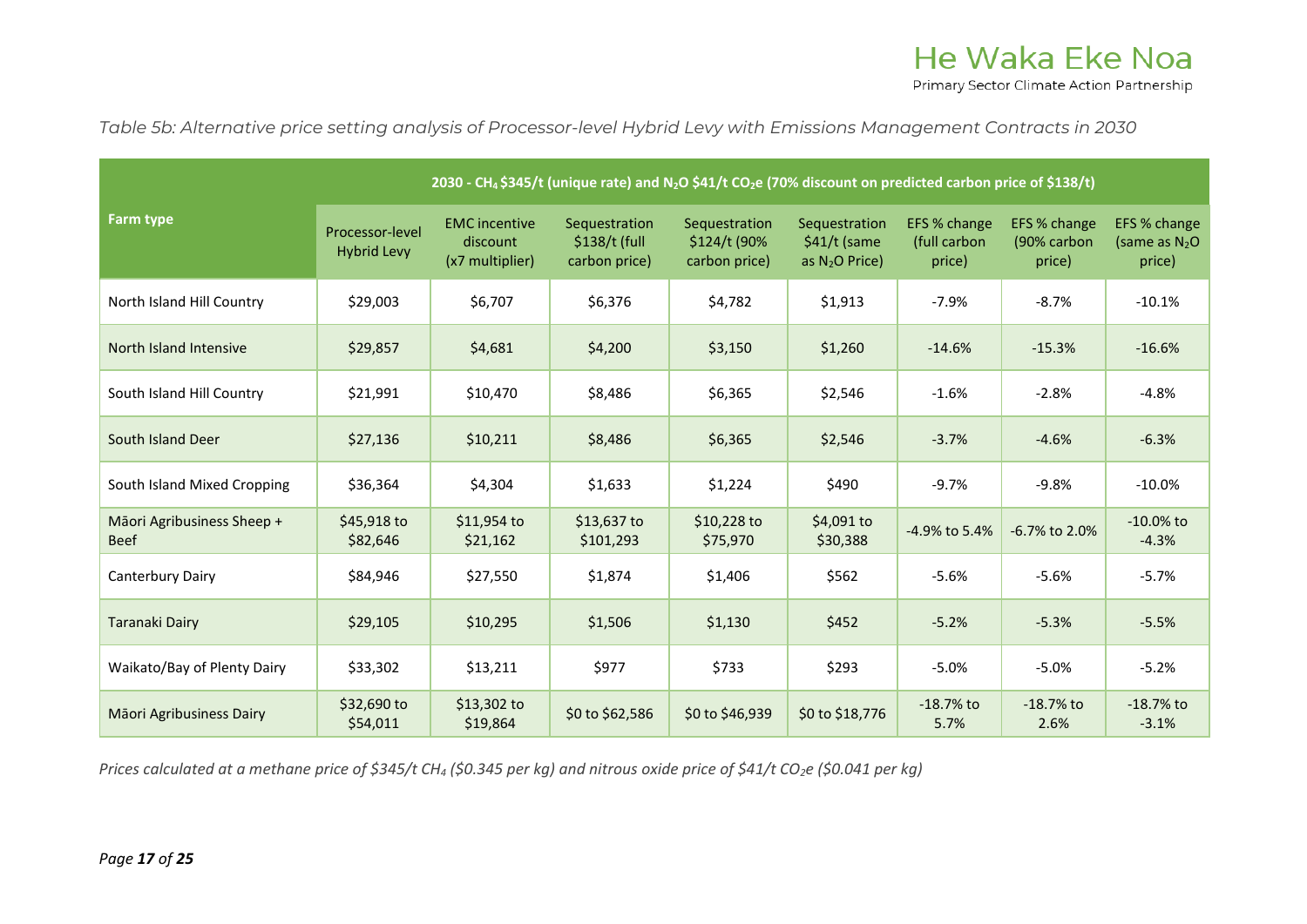*Table 6a: Alternative price setting analysis of Farm-level Levy in 2030*

|                                    | 2030 - CH <sub>4</sub> \$106/t (unique rate) and N <sub>2</sub> O \$41/t CO <sub>2</sub> e (75% discount on predicted carbon price of \$138/t) |                                                 |                                                 |                                                |                                                    |                                        |                                       |                                           |  |  |
|------------------------------------|------------------------------------------------------------------------------------------------------------------------------------------------|-------------------------------------------------|-------------------------------------------------|------------------------------------------------|----------------------------------------------------|----------------------------------------|---------------------------------------|-------------------------------------------|--|--|
| <b>Farm type</b>                   | <b>Farm-level Levy</b>                                                                                                                         | <b>Incentive</b><br>discount (x7<br>multiplier) | Sequestration<br>\$138/t (full<br>carbon price) | Sequestration<br>\$104/t (75%<br>carbon price) | Sequestration<br>$$41/t$ (same<br>as $N_2O$ price) | EFS % change<br>(full carbon<br>price) | EFS % change<br>(75% carbon<br>price) | EFS % change<br>(same as $N_2O$<br>price) |  |  |
| North Island Hill Country          | \$19,196                                                                                                                                       | \$2,061                                         | \$6,376                                         | \$4,782                                        | \$1,913                                            | $-5.3%$                                | $-6.1%$                               | $-7.6%$                                   |  |  |
| North Island Intensive             | \$13,431                                                                                                                                       | \$1,438                                         | \$4,200                                         | \$3,150                                        | \$1,260                                            | $-5.4%$                                | $-6.1%$                               | $-7.5%$                                   |  |  |
| South Island Hill Country          | \$29,931                                                                                                                                       | \$3,217                                         | \$8,486                                         | \$6,365                                        | \$2,546                                            | $-9.7%$                                | $-10.9%$                              | $-12.9%$                                  |  |  |
| South Island Deer                  | \$29,260                                                                                                                                       | \$3,137                                         | \$8,486                                         | \$6,365                                        | \$2,546                                            | $-7.7%$                                | $-8.7%$                               | $-10.3%$                                  |  |  |
| South Island Mixed<br>Cropping     | \$8,870                                                                                                                                        | \$1,322                                         | \$1,633                                         | \$1,224                                        | \$490                                              | $-1.9%$                                | $-2.0%$                               | $-2.2%$                                   |  |  |
| Māori Agribusiness<br>Sheep + Beef | \$34,092 to<br>58,674                                                                                                                          | \$3,673 to<br>\$6,502                           | \$13,637 to<br>\$101,293                        | \$10,228 to<br>\$75,970                        | \$4,091 to<br>\$30,388                             | -4.7% to 6.7%                          | $-5.4\%$ to 3.3%                      | $-6.5\%$ to 3.0%                          |  |  |
| Canterbury Dairy                   | \$39,980                                                                                                                                       | \$8,464                                         | \$1,874                                         | \$1,406                                        | \$562                                              | $-3.0%$                                | $-3.0%$                               | $-3.1%$                                   |  |  |
| <b>Taranaki Dairy</b>              | \$15,283                                                                                                                                       | \$3,163                                         | \$1,506                                         | \$1,130                                        | \$452                                              | $-3.2%$                                | $-3.3%$                               | $-3.5%$                                   |  |  |
| Waikato/Bay of Plenty<br>Dairy     | \$18,933                                                                                                                                       | \$4,059                                         | \$977                                           | \$733                                          | \$293                                              | $-3.6%$                                | $-3.7%$                               | $-3.8%$                                   |  |  |
| Māori Agribusiness Dairy           | \$20,067 to<br>\$30,096                                                                                                                        | \$4,087 to<br>\$6,103                           | \$0 to \$62,586                                 | \$0 to \$46,939                                | \$0 to \$18,776                                    | -15.4% to 7.7%                         | $-15.4\%$ to 4.5%                     | $-15.4\%$ to $-1.1\%$                     |  |  |

<span id="page-18-0"></span>*Prices calculated at a methane price of \$106/t CH4 (\$0.106 per kg) and nitrous oxide price of \$41/t CO2e (\$0.041 per kg)*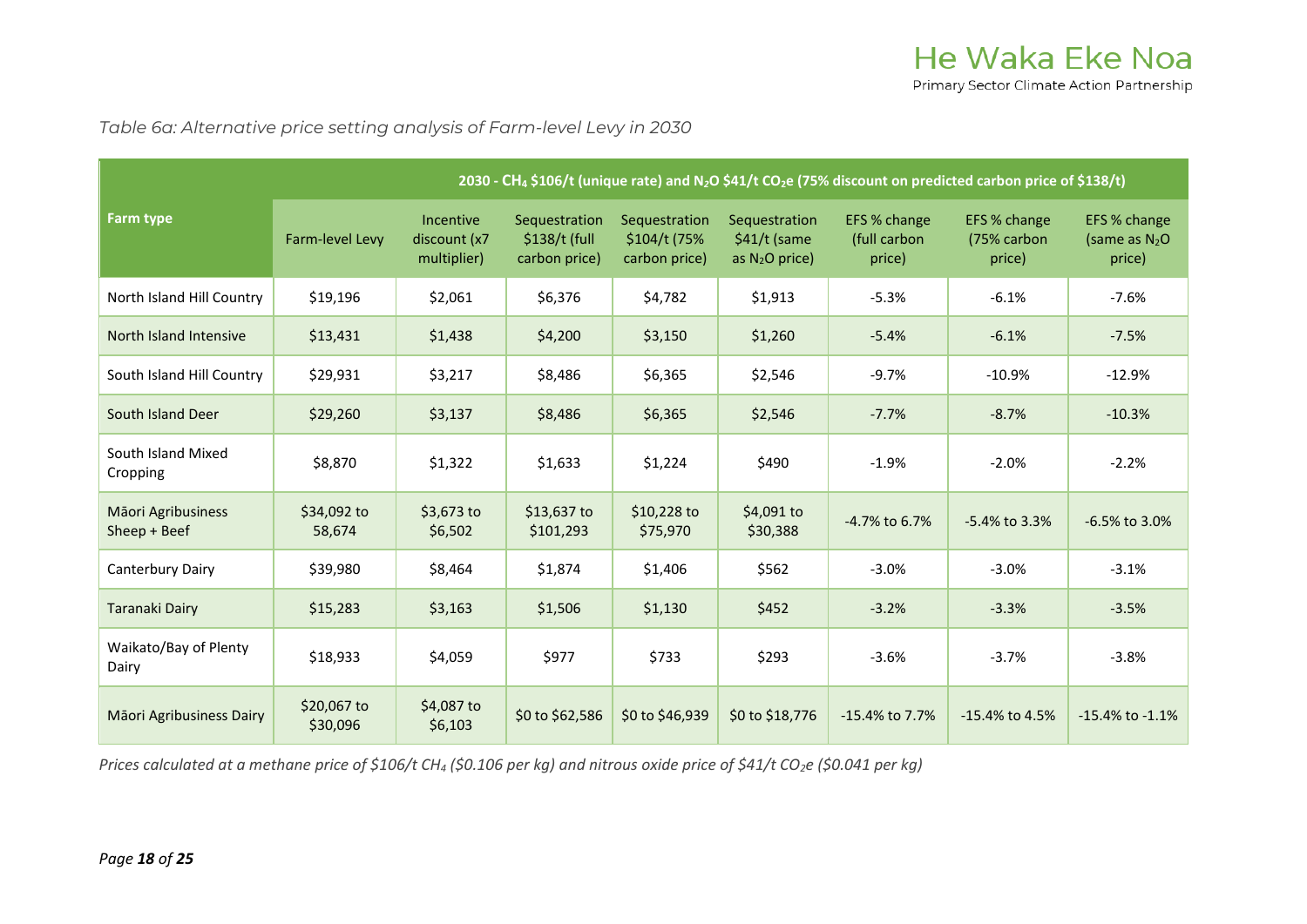*Table 6b: Alternative price setting analysis of Farm-level Levy in 2030*

|                                    |                         | 2030 - CH <sub>4</sub> \$173/t (unique rate) and N <sub>2</sub> O \$14/t CO <sub>2</sub> e (90% discount on predicted carbon price of \$138/t) |                                                  |                                                |                                                 |                                        |                                       |                                       |  |  |
|------------------------------------|-------------------------|------------------------------------------------------------------------------------------------------------------------------------------------|--------------------------------------------------|------------------------------------------------|-------------------------------------------------|----------------------------------------|---------------------------------------|---------------------------------------|--|--|
| <b>Farm Type</b>                   | Farm-level<br>Levy      | Incentive<br>discount<br>(x7 multiplier)                                                                                                       | Sequestration<br>$$104/t$ (full<br>carbon price) | Sequestration<br>\$104/t (75%<br>carbon price) | Sequestration<br>$$14/t$ (same<br>$N_2O$ price) | EFS % change<br>(full carbon<br>price) | EFS % change<br>(75% carbon<br>price) | EFS % change<br>(same $N2O$<br>price) |  |  |
| North Island Hill<br>Country       | \$14,045                | \$3,363                                                                                                                                        | \$6,376                                          | \$4,782                                        | \$638                                           | $-2.1%$                                | $-2.9%$                               | $-5.0%$                               |  |  |
| North Island Intensive             | \$9,814                 | \$2,347                                                                                                                                        | \$4,200                                          | \$3,150                                        | \$420                                           | $-2.3%$                                | $-3.0%$                               | $-4.9%$                               |  |  |
| South Island Hill<br>Country       | \$21,914                | \$5,250                                                                                                                                        | \$8,486                                          | \$6,365                                        | \$849                                           | 4.4%                                   | $-5.5%$                               | $-8.4%$                               |  |  |
| South Island Deer                  | \$21,395                | \$5,120                                                                                                                                        | \$8,486                                          | \$6,365                                        | \$849                                           | $-3.4%$                                | $-4.3%$                               | $-6.8%$                               |  |  |
| South Island Mixed<br>Cropping     | \$7,864                 | \$2,158                                                                                                                                        | \$1,633                                          | \$1,224                                        | \$163                                           | $-1.3%$                                | $-1.4%$                               | $-1.8%$                               |  |  |
| Māori Agribusiness<br>Sheep + Beef | \$24,993 to<br>\$43,685 | \$5,994 to<br>\$10,612                                                                                                                         | \$13,637 to<br>\$101,293                         | $$10,228$ to<br>\$75,970                       | $$1,364$ to<br>\$10,129                         | $-1.9\%$ to 9.3%                       | $-2.6\%$ to 5.9%                      | $-4.3\%$ to $-3.1\%$                  |  |  |
| Canterbury Dairy                   | \$26,414                | \$13,815                                                                                                                                       | \$1,874                                          | \$1,406                                        | \$187                                           | $-1.1%$                                | $-1.1%$                               | $-1.3%$                               |  |  |
| Taranaki Dairy                     | \$9,985                 | \$5,162                                                                                                                                        | \$1,506                                          | \$1,130                                        | \$151                                           | $-1.0%$                                | $-1.1%$                               | $-1.4%$                               |  |  |
| Waikato/Bay of Plenty<br>Dairy     | \$12,587                | \$6,625                                                                                                                                        | \$977                                            | \$733                                          | \$98                                            | $-1.3%$                                | $-1.4%$                               | $-1.5%$                               |  |  |
| Māori Agribusiness<br>Dairy        | \$13,008 to<br>\$19,233 | \$6,670 to<br>\$9,961                                                                                                                          | \$0 to \$62,586                                  | \$0 to \$46,939                                | \$0 to \$6,259                                  | $-6.1\%$ to $10.6\%$                   | $-6.1\%$ to 7.5%                      | $-6.1\%$ to $-0.7\%$                  |  |  |

<span id="page-19-0"></span>*Prices calculated at a methane price of \$173/t CH<sub>4</sub> (\$0.173 per kg) and nitrous oxide price of \$41/t CO<sub>2</sub>e (\$0.041 per kg)*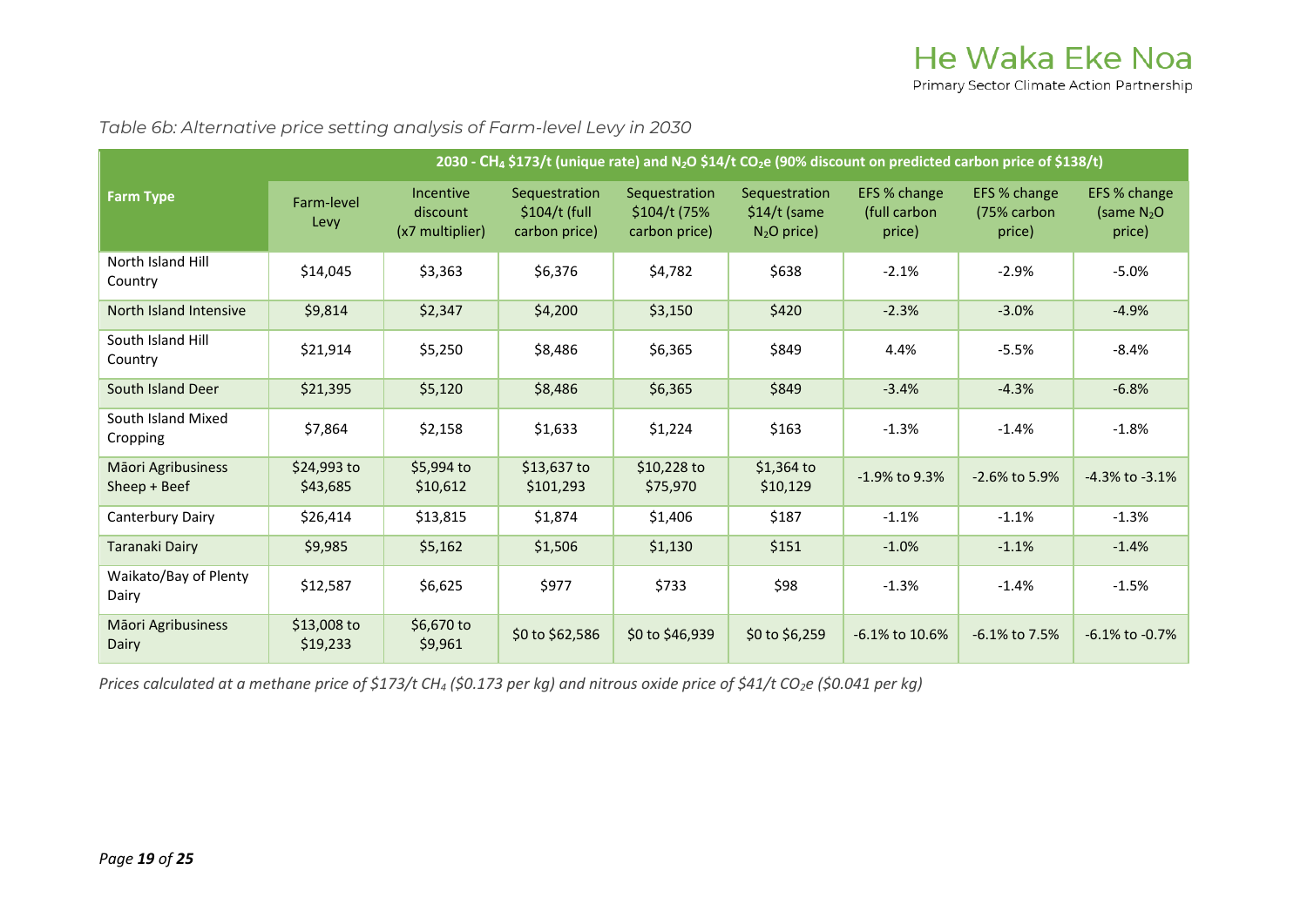*Table 6c: Alternative price setting analysis of Processor-level Hybrid Levy with Emissions Management Contracts in 2030*

|                                           | 2030 - CH <sub>4</sub> \$106/t (unique rate) and N <sub>2</sub> O \$41/t CO <sub>2</sub> e (70% discount on predicted carbon price of \$138/t) |                                                     |                                                 |                                                 |                                                  |                                        |                                       |                                           |  |  |
|-------------------------------------------|------------------------------------------------------------------------------------------------------------------------------------------------|-----------------------------------------------------|-------------------------------------------------|-------------------------------------------------|--------------------------------------------------|----------------------------------------|---------------------------------------|-------------------------------------------|--|--|
| <b>Farm type</b>                          | Processor-<br>level Hybrid<br>Levy                                                                                                             | <b>EMC</b> incentive<br>discount<br>(x7 multiplier) | Sequestration<br>\$138/t (full<br>carbon price) | Sequestration<br>\$104/t (75%)<br>carbon price) | Sequestration<br>\$41/t (same as<br>$N2O$ Price) | EFS % change<br>(full carbon<br>price) | EFS % change<br>(75% carbon<br>price) | EFS % change<br>(same as $N_2O$<br>price) |  |  |
| North Island Hill Country                 | \$17,499                                                                                                                                       | \$2,061                                             | \$6,376                                         | \$4,782                                         | \$1,913                                          | $-4.5%$                                | $-5.3%$                               | $-6.7%$                                   |  |  |
| North Island Intensive                    | \$18,080                                                                                                                                       | \$1,438                                             | \$4,200                                         | \$3,150                                         | \$1,260                                          | $-8.6%$                                | $-9.4%$                               | $-10.7%$                                  |  |  |
| South Island Hill Country                 | \$13,409                                                                                                                                       | \$3,217                                             | \$8,486                                         | \$6,365                                         | \$2,546                                          | $-0.9%$                                | $-2.0%$                               | $-4.1%$                                   |  |  |
| South Island Deer                         | \$16,497                                                                                                                                       | \$3,137                                             | \$8,486                                         | \$6,365                                         | \$2,546                                          | $-2.1%$                                | $-3.1%$                               | $-4.7%$                                   |  |  |
| South Island Mixed Cropping               | \$23,710                                                                                                                                       | \$1,322                                             | \$1,633                                         | \$1,224                                         | \$490                                            | $-6.6%$                                | $-6.7%$                               | $-7.0%$                                   |  |  |
| Māori Agribusiness Sheep +<br><b>Beef</b> | \$27,407 to<br>\$48,412                                                                                                                        | \$3,673 to<br>\$6,502                               | \$13,637 to<br>\$101,293                        | \$10,228 to<br>\$75,970                         | \$4,091 to<br>\$30,388                           | $-1.7\%$ to<br>8.1%                    | $-2.4%$ to<br>4.7%                    | $-1.6%$ to<br>5.8%                        |  |  |
| Canterbury Dairy                          | \$57,201                                                                                                                                       | \$8,464                                             | \$1,874                                         | \$1,406                                         | \$562                                            | $-4.7%$                                | $-4.8%$                               | $-4.9%$                                   |  |  |
| <b>Taranaki Dairy</b>                     | \$19,907                                                                                                                                       | \$3,163                                             | \$1,506                                         | \$1,130                                         | \$452                                            | $-4.6%$                                | $-4.7%$                               | $-4.9%$                                   |  |  |
| Waikato/Bay of Plenty Dairy               | \$22,422                                                                                                                                       | \$4,059                                             | \$977                                           | \$733                                           | \$293                                            | $-4.5%$                                | $-4.6%$                               | $-4.7%$                                   |  |  |
| Māori Agribusiness Dairy                  | \$22,235 to<br>\$38,776                                                                                                                        | \$4,087 to<br>\$6,103                               | \$0 to \$62,586                                 | \$0 to \$46,939                                 | \$0 to \$18,776                                  | $-17.5%$ to<br>6.5%                    | $-17.5%$ to<br>3.3%                   | $-17.5%$ to<br>$-2.3%$                    |  |  |

<span id="page-20-0"></span>*Prices calculated at a methane price of \$106/t CH4 (\$0.106 per kg) and nitrous oxide price of \$41/t CO2e (\$0.041 per kg)*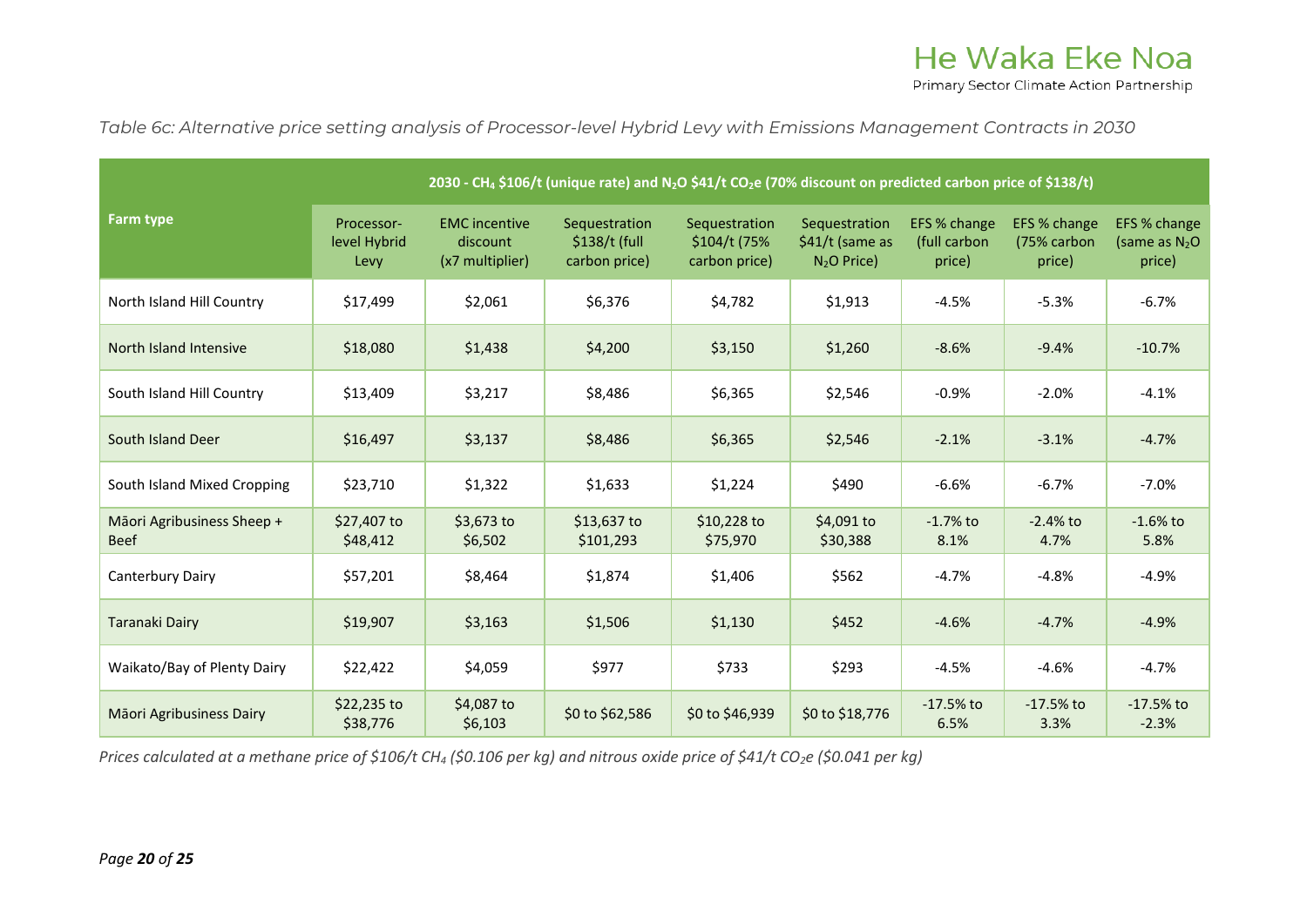### He Waka Eke Noa Primary Sector Climate Action Partnership

## <span id="page-21-0"></span>**Appendix A: Overview of case studies**

Sixteen farm systems were modelled to show the financial impacts of a range of pricing systems and price settings. Eight are representative farm models constructed in Farmax, based on the B+LNZ Economic Service data for th beef farms, and DairyNZ statistics for the dairy farms. The Māori farm case studies are based on actual farms, which include six trusts, and two incorporations. Two of the trusts are administered by Te Tumu Paeroa. Where m exist within a larger-scale entity, only one has been reflected in the case study. The range of impacts across these entities for each industry are presented in this document.

|                    | <b>Sheep, Beef and Deer Farms</b> | <b>North Island Hill Country</b>                                                                                 | ppendix A - Table I. Overview of Sheep, Beer and Beer familieuse studies<br><b>North Island Intensive</b>                                                                                           | <b>South Island Hill Country</b>                                                                                               | <b>South Island Deer</b>                                                                                                                                                                                                        | South Island Mixed                                                                                                                                                                                                | <b>Māori Agribusiness Sheep</b>                                                                                                | <b>Māori Agribusiness Sheep</b>                                                   | <b>Māori Agribusiness Sheep</b>                                                   |
|--------------------|-----------------------------------|------------------------------------------------------------------------------------------------------------------|-----------------------------------------------------------------------------------------------------------------------------------------------------------------------------------------------------|--------------------------------------------------------------------------------------------------------------------------------|---------------------------------------------------------------------------------------------------------------------------------------------------------------------------------------------------------------------------------|-------------------------------------------------------------------------------------------------------------------------------------------------------------------------------------------------------------------|--------------------------------------------------------------------------------------------------------------------------------|-----------------------------------------------------------------------------------|-----------------------------------------------------------------------------------|
| <b>Description</b> |                                   | <b>Breeding and finishing</b><br>operation.                                                                      | Sheep and cattle breeding<br>and finishing operation<br>with only a small<br>percentage of lambs<br>finished. Steers, a techno<br>bull-beef and yearling<br>dairy grazers (May to May<br>contract). |                                                                                                                                | The farm is the same as<br>South Island Hill Country<br>but with the sheep and<br>beef operation scaled back<br>to 53% of the operation<br>and 47% deer. The model<br>used 5-year average for<br>schedule and velvet<br>prices. | <b>Cropping</b><br>On the plains and irrigated<br>by pivot and lateral spray<br>irrigation. Soils are<br>versatile, of optimum<br>fertility, free draining and<br>suitable for intensive<br>cropping (LUC 1 & 2). | and Beef 1<br><b>Central North Island sheep</b><br>and beef farm with<br>breeding ewes, finishing<br>cattle and dairy grazers. | and Beef 2<br><b>Breeding operation</b><br>including breeding ewes<br>and cattle. | and Beef 3<br><b>Breeding operation</b><br>including breeding ewes<br>and cattle. |
| Area               |                                   | Total area of 525ha with<br>507ha effective,<br>including 53ha flats,<br>238ha rolling hills and<br>234ha steep. | Total area of 290ha with<br>278ha effective, mostly<br>flats.                                                                                                                                       | Total area of 1,562ha with<br>1,532ha effective,<br>including 200ha flats,<br>409ha rolling, 326ha steep<br>and 627ha tussock. | Total area of 1,562ha with<br>1,532ha effective,<br>including 200ha flats,<br>409ha rolling, 326ha steep<br>and 627ha tussock.                                                                                                  | Total area of 261ha with<br>245ha effective                                                                                                                                                                       | Total area of 966ha with<br>908ha effective.                                                                                   | Total area of 1,079ha with<br>750ha effective.                                    | Total area of 1,459ha with<br>1,153ha effective                                   |
| <b>Livestock</b>   | <b>Ewe Hogget</b>                 | 420                                                                                                              | 420                                                                                                                                                                                                 | 969                                                                                                                            | 485                                                                                                                                                                                                                             |                                                                                                                                                                                                                   | 820                                                                                                                            | 495                                                                               | 1,600                                                                             |
| <b>Sheep</b>       | <b>MA Ewes</b>                    | 1,680                                                                                                            | 660                                                                                                                                                                                                 | 3,591                                                                                                                          | 1,796                                                                                                                                                                                                                           | 250                                                                                                                                                                                                               | 2,200                                                                                                                          | 1,274                                                                             | 5,345                                                                             |
|                    | Lambs (weaned)                    | 2,127                                                                                                            | 939                                                                                                                                                                                                 | 4,434                                                                                                                          | 2,216                                                                                                                                                                                                                           | 2,600                                                                                                                                                                                                             |                                                                                                                                |                                                                                   |                                                                                   |
|                    | Rams                              | 25                                                                                                               | 10                                                                                                                                                                                                  | 36                                                                                                                             | 18                                                                                                                                                                                                                              |                                                                                                                                                                                                                   | 30 <sub>o</sub>                                                                                                                | 12                                                                                | 85                                                                                |
|                    | <b>Mixed Hogget</b>               |                                                                                                                  |                                                                                                                                                                                                     |                                                                                                                                |                                                                                                                                                                                                                                 |                                                                                                                                                                                                                   | 40                                                                                                                             | 1,017                                                                             |                                                                                   |
|                    | Mixed Sheep                       |                                                                                                                  |                                                                                                                                                                                                     |                                                                                                                                |                                                                                                                                                                                                                                 |                                                                                                                                                                                                                   | 20                                                                                                                             |                                                                                   |                                                                                   |
|                    | <b>Total Sheep</b>                | 4,252                                                                                                            | 2,029                                                                                                                                                                                               | 9,030                                                                                                                          | 4,515                                                                                                                                                                                                                           | 2,850                                                                                                                                                                                                             | 3,110                                                                                                                          | 2,798                                                                             | 7,030                                                                             |
| Livestock          | <b>MA Cows</b>                    | 157                                                                                                              |                                                                                                                                                                                                     | 279                                                                                                                            | 140                                                                                                                                                                                                                             |                                                                                                                                                                                                                   |                                                                                                                                |                                                                                   | 270                                                                               |
| Beef               | <b>Dairy Grazers</b>              |                                                                                                                  | 90                                                                                                                                                                                                  |                                                                                                                                |                                                                                                                                                                                                                                 |                                                                                                                                                                                                                   |                                                                                                                                |                                                                                   |                                                                                   |
|                    | <b>Heifer Calves</b>              | 79                                                                                                               |                                                                                                                                                                                                     | 150                                                                                                                            | 75                                                                                                                                                                                                                              |                                                                                                                                                                                                                   |                                                                                                                                |                                                                                   |                                                                                   |
|                    | 1-year Heifers                    | 78                                                                                                               |                                                                                                                                                                                                     | 69                                                                                                                             | 35                                                                                                                                                                                                                              |                                                                                                                                                                                                                   | 689                                                                                                                            |                                                                                   | 144                                                                               |
|                    | 2-year Heifers                    | 37                                                                                                               |                                                                                                                                                                                                     | 67                                                                                                                             | 34                                                                                                                                                                                                                              |                                                                                                                                                                                                                   |                                                                                                                                |                                                                                   | 144                                                                               |
|                    | <b>Steer Calves</b>               | 79                                                                                                               | 90                                                                                                                                                                                                  | 150                                                                                                                            | 75                                                                                                                                                                                                                              |                                                                                                                                                                                                                   |                                                                                                                                |                                                                                   |                                                                                   |
|                    | 1-year Steers                     | 77                                                                                                               | 89                                                                                                                                                                                                  |                                                                                                                                |                                                                                                                                                                                                                                 |                                                                                                                                                                                                                   |                                                                                                                                | 14                                                                                | 97                                                                                |
|                    | 2-year Steers                     | 78                                                                                                               | 90                                                                                                                                                                                                  |                                                                                                                                |                                                                                                                                                                                                                                 |                                                                                                                                                                                                                   |                                                                                                                                | 69                                                                                | 95                                                                                |
|                    | <b>Bulls</b>                      |                                                                                                                  |                                                                                                                                                                                                     |                                                                                                                                |                                                                                                                                                                                                                                 |                                                                                                                                                                                                                   |                                                                                                                                |                                                                                   | 13                                                                                |
|                    | <b>Breeding Bulls</b>             | $\Delta$                                                                                                         |                                                                                                                                                                                                     | 6                                                                                                                              | $\mathbf{3}$                                                                                                                                                                                                                    |                                                                                                                                                                                                                   |                                                                                                                                |                                                                                   |                                                                                   |
|                    | <b>Bull Calves</b>                |                                                                                                                  | 120                                                                                                                                                                                                 |                                                                                                                                |                                                                                                                                                                                                                                 |                                                                                                                                                                                                                   |                                                                                                                                |                                                                                   |                                                                                   |
|                    | 1-year Bulls                      |                                                                                                                  | 119                                                                                                                                                                                                 |                                                                                                                                |                                                                                                                                                                                                                                 |                                                                                                                                                                                                                   | 182                                                                                                                            | 216                                                                               | 50                                                                                |
|                    | 2-year Bulls                      |                                                                                                                  | 118                                                                                                                                                                                                 |                                                                                                                                |                                                                                                                                                                                                                                 |                                                                                                                                                                                                                   | 148                                                                                                                            | 636                                                                               |                                                                                   |
|                    | <b>Total Beef</b>                 | 589                                                                                                              | 716                                                                                                                                                                                                 | 721                                                                                                                            | 362                                                                                                                                                                                                                             |                                                                                                                                                                                                                   | 1,019                                                                                                                          | 935                                                                               | 813                                                                               |
| Livestock          | Hinds                             |                                                                                                                  |                                                                                                                                                                                                     |                                                                                                                                | 900                                                                                                                                                                                                                             |                                                                                                                                                                                                                   |                                                                                                                                |                                                                                   |                                                                                   |
| – Deer             | 2-year Hinds                      |                                                                                                                  |                                                                                                                                                                                                     |                                                                                                                                | 185                                                                                                                                                                                                                             |                                                                                                                                                                                                                   |                                                                                                                                |                                                                                   |                                                                                   |
|                    | 1-year Hinds                      |                                                                                                                  |                                                                                                                                                                                                     |                                                                                                                                | 190                                                                                                                                                                                                                             |                                                                                                                                                                                                                   |                                                                                                                                |                                                                                   |                                                                                   |
|                    | Hind Fawns (weaned)               |                                                                                                                  |                                                                                                                                                                                                     |                                                                                                                                | 280                                                                                                                                                                                                                             |                                                                                                                                                                                                                   |                                                                                                                                |                                                                                   |                                                                                   |
|                    | Stag Fawns (weaned)               |                                                                                                                  |                                                                                                                                                                                                     |                                                                                                                                | 280                                                                                                                                                                                                                             |                                                                                                                                                                                                                   |                                                                                                                                |                                                                                   |                                                                                   |
|                    | 1-year Stags (sold)               |                                                                                                                  |                                                                                                                                                                                                     |                                                                                                                                | 230                                                                                                                                                                                                                             |                                                                                                                                                                                                                   |                                                                                                                                |                                                                                   |                                                                                   |

*Appendix A - Table 1: Overview of Sheep, Beef and Deer farm case studies*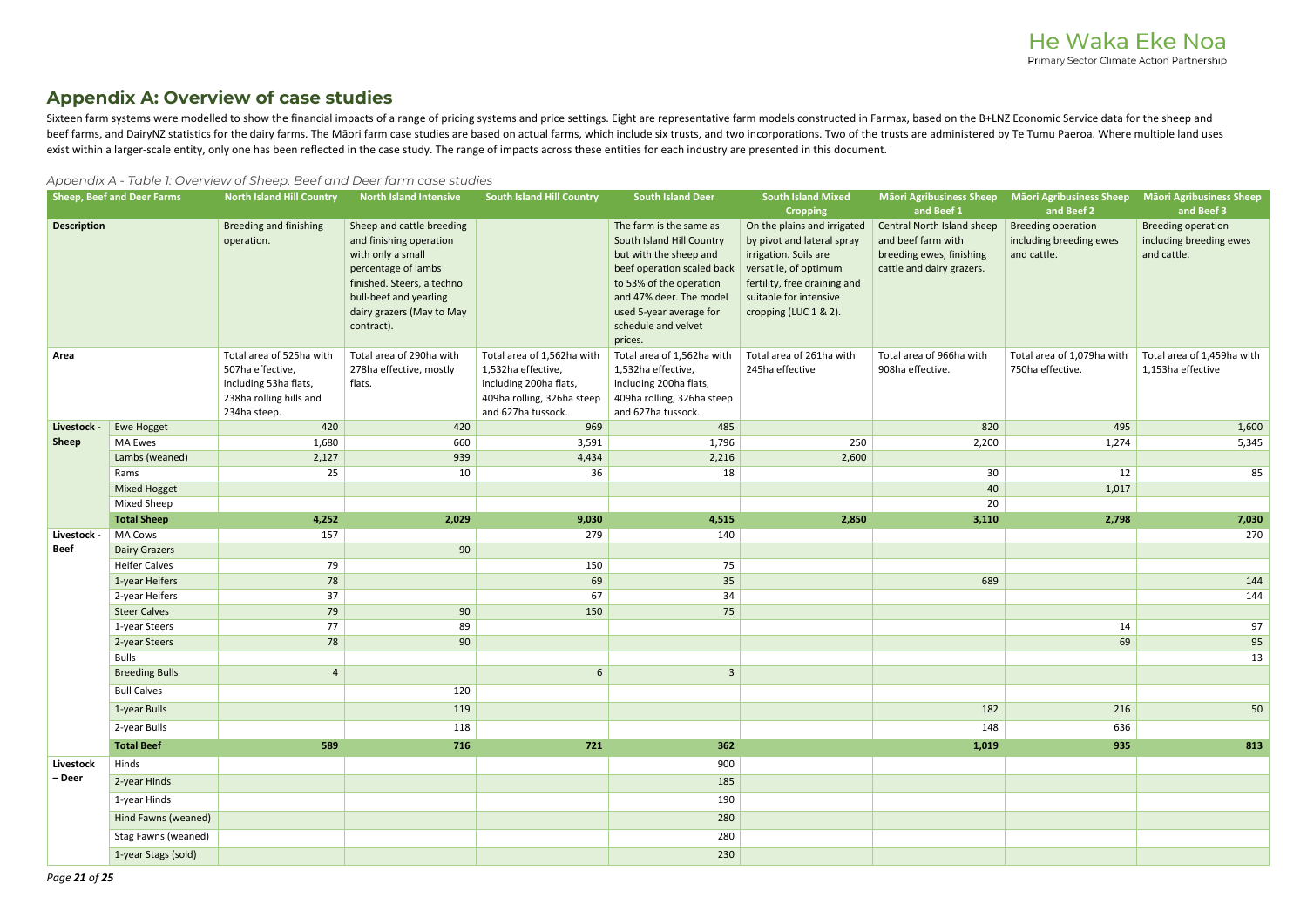Primary Sector Climate Action Partnership

| <b>Sheep, Beef and Deer Farms</b> |                       | <b>North Island Hill Country</b>                                                                                                                                                                                | <b>North Island Intensive</b>                                                                                                                                                                   | <b>South Island Hill Country</b>                                                                                                                                                                                                                                                                    | <b>South Island Deer</b>                                                                                                                               | <b>South Island Mixed</b>                                                                                                                                                                                                 | <b>Māori Agribusiness Sheep</b>                                                                | <b>Māori Agribusiness Sheep</b>       | <b>Māori Agribusiness Sheep</b>                                                                        |
|-----------------------------------|-----------------------|-----------------------------------------------------------------------------------------------------------------------------------------------------------------------------------------------------------------|-------------------------------------------------------------------------------------------------------------------------------------------------------------------------------------------------|-----------------------------------------------------------------------------------------------------------------------------------------------------------------------------------------------------------------------------------------------------------------------------------------------------|--------------------------------------------------------------------------------------------------------------------------------------------------------|---------------------------------------------------------------------------------------------------------------------------------------------------------------------------------------------------------------------------|------------------------------------------------------------------------------------------------|---------------------------------------|--------------------------------------------------------------------------------------------------------|
|                                   |                       |                                                                                                                                                                                                                 |                                                                                                                                                                                                 |                                                                                                                                                                                                                                                                                                     |                                                                                                                                                        | <b>Cropping</b>                                                                                                                                                                                                           | and Beef 1                                                                                     | and Beef 2                            | and Beef 3                                                                                             |
|                                   | <b>Breeding Stags</b> |                                                                                                                                                                                                                 |                                                                                                                                                                                                 |                                                                                                                                                                                                                                                                                                     | 29                                                                                                                                                     |                                                                                                                                                                                                                           |                                                                                                |                                       |                                                                                                        |
|                                   | <b>Total Deer</b>     |                                                                                                                                                                                                                 |                                                                                                                                                                                                 |                                                                                                                                                                                                                                                                                                     | 1,865                                                                                                                                                  |                                                                                                                                                                                                                           |                                                                                                |                                       |                                                                                                        |
| Livestock                         | 1-year Stags          |                                                                                                                                                                                                                 |                                                                                                                                                                                                 |                                                                                                                                                                                                                                                                                                     | 50                                                                                                                                                     |                                                                                                                                                                                                                           |                                                                                                |                                       |                                                                                                        |
| <b>Velveting</b><br>stags         | 2-year Stags          |                                                                                                                                                                                                                 |                                                                                                                                                                                                 |                                                                                                                                                                                                                                                                                                     | 45                                                                                                                                                     |                                                                                                                                                                                                                           |                                                                                                |                                       |                                                                                                        |
|                                   | <b>MA Stags</b>       |                                                                                                                                                                                                                 |                                                                                                                                                                                                 |                                                                                                                                                                                                                                                                                                     | 200                                                                                                                                                    |                                                                                                                                                                                                                           |                                                                                                |                                       |                                                                                                        |
|                                   | <b>Total Stags</b>    |                                                                                                                                                                                                                 |                                                                                                                                                                                                 |                                                                                                                                                                                                                                                                                                     | 295                                                                                                                                                    |                                                                                                                                                                                                                           |                                                                                                |                                       |                                                                                                        |
| <b>Crops</b>                      | Wheat                 |                                                                                                                                                                                                                 |                                                                                                                                                                                                 |                                                                                                                                                                                                                                                                                                     |                                                                                                                                                        | 10.5 t/ha                                                                                                                                                                                                                 |                                                                                                |                                       |                                                                                                        |
| grown                             | Barley                |                                                                                                                                                                                                                 |                                                                                                                                                                                                 |                                                                                                                                                                                                                                                                                                     |                                                                                                                                                        | 8 t/ha                                                                                                                                                                                                                    |                                                                                                |                                       |                                                                                                        |
|                                   | Ryegrass seed         |                                                                                                                                                                                                                 |                                                                                                                                                                                                 |                                                                                                                                                                                                                                                                                                     |                                                                                                                                                        | 2,480 kg/ha                                                                                                                                                                                                               |                                                                                                |                                       |                                                                                                        |
|                                   | Peas - garden         |                                                                                                                                                                                                                 |                                                                                                                                                                                                 |                                                                                                                                                                                                                                                                                                     |                                                                                                                                                        | 5 t/ha                                                                                                                                                                                                                    |                                                                                                |                                       |                                                                                                        |
|                                   | Clover                |                                                                                                                                                                                                                 |                                                                                                                                                                                                 |                                                                                                                                                                                                                                                                                                     |                                                                                                                                                        | 1,000 kg/ha                                                                                                                                                                                                               |                                                                                                |                                       |                                                                                                        |
| N-Fertiliser (kgN/ha)             |                       | $\overline{7}$                                                                                                                                                                                                  | 21                                                                                                                                                                                              | $\overline{3}$                                                                                                                                                                                                                                                                                      | $\overline{3}$                                                                                                                                         | 215                                                                                                                                                                                                                       | 6 <sup>1</sup>                                                                                 | 10                                    |                                                                                                        |
| <b>Notes</b>                      |                       | All lambs are finished,<br>except replacements.<br>Lambing percentage is<br>130%. All steers are kept<br>and sold as two-year olds<br>and all heifers are sold at<br>20 months, except for<br>25% replacements. | Lambing percentage is<br>145%. All lambs are sold<br>prime. Steers bought at 7<br>months and fattened to<br>2.5 years; bull calves<br>bought at four months<br>and fattened to the same<br>age. | MA cows grazed on<br>tussock and brought down<br>for calving (Sept to Jan).<br>MA ewes grazed on<br>tussock from mid-January<br>until the beginning of<br>April. Lambing percentage<br>is 128%. 27% of lambs sold<br>prime the rest store. All<br>calves except<br>replacements sold as<br>weaners. | Lambing percentage is<br>128%. The surplus weaner<br>hinds are sold at weaning<br>while the weaner stags are<br>kept and sold the<br>following spring. | Lambing percentage is<br>180%. 60% of total annual<br>farm revenue is earned<br>from crop sales 40% from<br>lamb finishing and trading.<br>Breeding ewes used to<br>manage crop residue and<br>strategic grazing of crops | Lambing percentage is<br>134%.                                                                 | Lambing percentage is<br>130%         | Lambing percentage is<br>130%                                                                          |
| Feed                              |                       | Supplements made<br>include 10ha (30 tonnes)<br>of swedes/kale, 10ha (8<br>tonnes) of leafy turnips<br>(8 tonnes/ha), and 240<br>bales of baleage.                                                              | Supplements made<br>include 12ha (108 tonnes)<br>of plantain and 610 bales<br>of baleage.                                                                                                       | Supplements made<br>include 20ha (90 tonnes)<br>of swedes and 600 bales<br>of baleage.                                                                                                                                                                                                              | All other aspects of the<br>farm system are the same<br>apart from an additional<br>10 tonnes of oat grain<br>bought in.                               | No supplement imported.                                                                                                                                                                                                   | Supplements made<br>include 17ha (162 tonnes)<br>Chou and 42ha (126<br>tonnes) pasture silage. | No supplements are made<br>or bought. | A total of 57ha of forage<br>crops are grown and fed<br>on farm. No supplements<br>are made or bought. |
| <b>Economic Farm Surplus</b>      |                       | \$201,176 or \$397/ha                                                                                                                                                                                           | \$144,063 or \$518/ha                                                                                                                                                                           | \$187,327 or \$122/ha                                                                                                                                                                                                                                                                               | \$228,268 or \$149/ha                                                                                                                                  | \$314,253 or \$1,283/ha                                                                                                                                                                                                   | \$529,585 or \$583/ha                                                                          | \$494,397 or \$659/ha                 | \$731,113 or \$634/ha                                                                                  |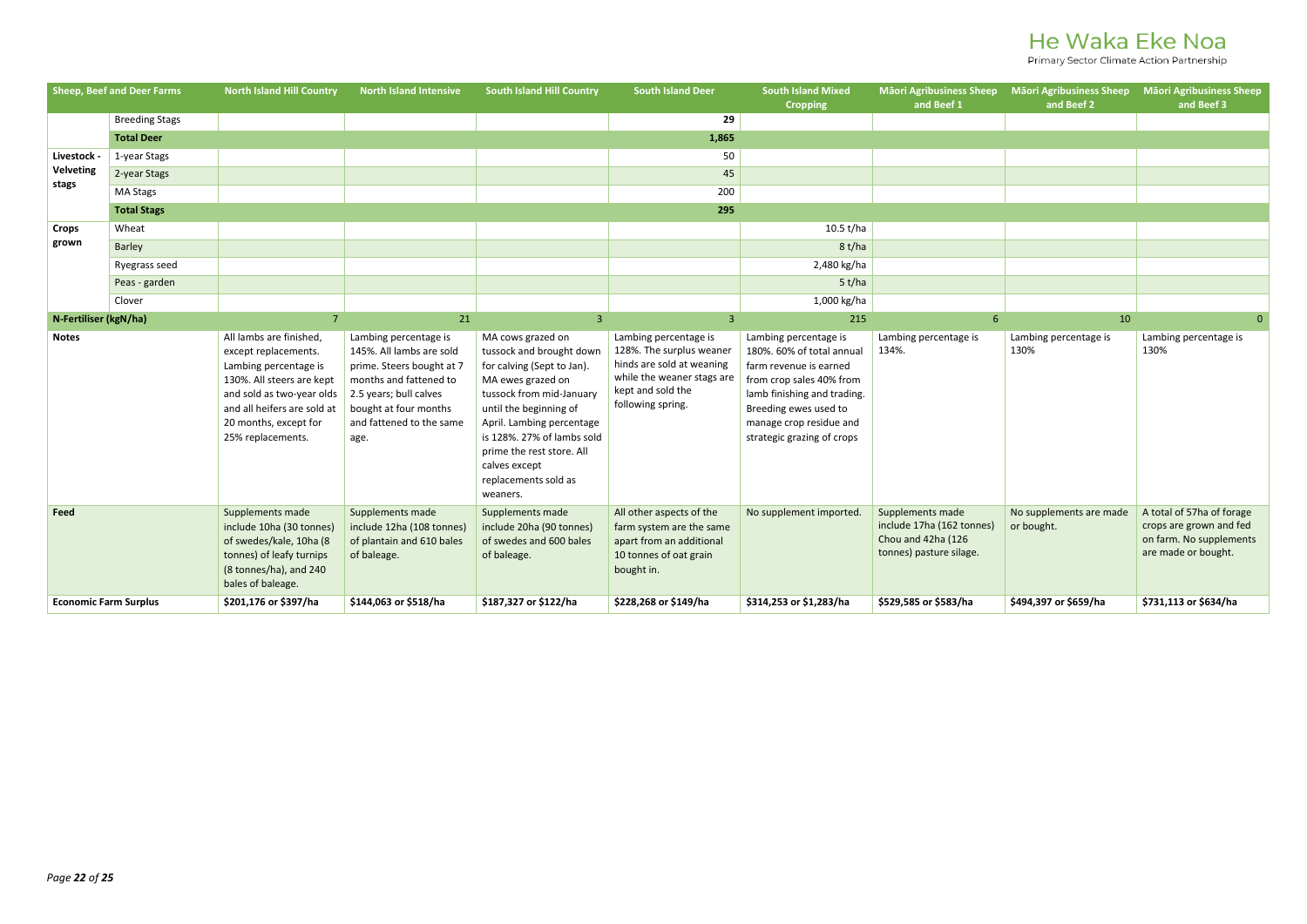Primary Sector Climate Action Partnership

#### *Appendix A - Table 2: Overview of Dairy farm case studies*

| <b>Dairy Farms</b>           |                            | <b>Canterbury</b>                                                                                                                                                                              | <b>Taranaki</b>                                                                                                                                                                                                                                                       | <b>Waikato/Bay of Plenty</b>                                                                                                                                                                                      | <b>Māori Agribusiness Dairy</b>                                                                                                                                                                                                                             | <b>Māori Agribusiness Dairy</b>                                                                                                                                                         | <b>Māori Agribusiness Dairy</b>                                                                                                                                                                                      | <b>Māori Agribusiness Dairy</b>                                                                                                                                         | <b>Māori Agribusiness Dairy</b>                                                                                 |
|------------------------------|----------------------------|------------------------------------------------------------------------------------------------------------------------------------------------------------------------------------------------|-----------------------------------------------------------------------------------------------------------------------------------------------------------------------------------------------------------------------------------------------------------------------|-------------------------------------------------------------------------------------------------------------------------------------------------------------------------------------------------------------------|-------------------------------------------------------------------------------------------------------------------------------------------------------------------------------------------------------------------------------------------------------------|-----------------------------------------------------------------------------------------------------------------------------------------------------------------------------------------|----------------------------------------------------------------------------------------------------------------------------------------------------------------------------------------------------------------------|-------------------------------------------------------------------------------------------------------------------------------------------------------------------------|-----------------------------------------------------------------------------------------------------------------|
| Area                         |                            | Total area of 240ha with<br>233ha effective, and<br>effluent block of 86ha.                                                                                                                    | Total area of 112ha with<br>107ha effective.                                                                                                                                                                                                                          | Total area of 136ha with<br>131ha effective.                                                                                                                                                                      | Total area of 213ha with<br>204ha effective.                                                                                                                                                                                                                | Total area of 160ha with<br>153ha effective.                                                                                                                                            | Total area of 190ha with<br>170ha effective.                                                                                                                                                                         | Total area of 480ha with<br>234ha effective.                                                                                                                            | Total area of 267ha with<br>219ha effective.                                                                    |
| Livestock                    | <b>MA Cows</b>             | 809                                                                                                                                                                                            | 298                                                                                                                                                                                                                                                                   | 373                                                                                                                                                                                                               | 610                                                                                                                                                                                                                                                         | 450                                                                                                                                                                                     | 515                                                                                                                                                                                                                  | 600                                                                                                                                                                     | 599                                                                                                             |
| Dairy                        | 1-year Heifers             | 182                                                                                                                                                                                            | 64                                                                                                                                                                                                                                                                    |                                                                                                                                                                                                                   |                                                                                                                                                                                                                                                             |                                                                                                                                                                                         |                                                                                                                                                                                                                      |                                                                                                                                                                         |                                                                                                                 |
|                              | Heifer Calves (born)       | 186                                                                                                                                                                                            | 65                                                                                                                                                                                                                                                                    | 81                                                                                                                                                                                                                |                                                                                                                                                                                                                                                             |                                                                                                                                                                                         |                                                                                                                                                                                                                      |                                                                                                                                                                         |                                                                                                                 |
|                              | <b>Bobby Calves (sold)</b> | 623                                                                                                                                                                                            | 227                                                                                                                                                                                                                                                                   | 289                                                                                                                                                                                                               |                                                                                                                                                                                                                                                             |                                                                                                                                                                                         |                                                                                                                                                                                                                      |                                                                                                                                                                         |                                                                                                                 |
| KgMS                         |                            | 349,135                                                                                                                                                                                        | 118,296                                                                                                                                                                                                                                                               | 134,925                                                                                                                                                                                                           | 223,264                                                                                                                                                                                                                                                     | 132,403                                                                                                                                                                                 | 183,483                                                                                                                                                                                                              | 165,318                                                                                                                                                                 | 192,362                                                                                                         |
| N-Fertiliser (kgN/ha)        |                            | 163                                                                                                                                                                                            | 139                                                                                                                                                                                                                                                                   | 120                                                                                                                                                                                                               | 56                                                                                                                                                                                                                                                          | 87                                                                                                                                                                                      | 150                                                                                                                                                                                                                  | 34                                                                                                                                                                      | 134                                                                                                             |
| <b>Notes</b>                 |                            | Heifers grazed on-farm                                                                                                                                                                         | Heifers grazed on-farm.                                                                                                                                                                                                                                               | Heifers grazed off-farm                                                                                                                                                                                           | Heifers grazed off-farm                                                                                                                                                                                                                                     | Heifers grazed off-farm                                                                                                                                                                 | Heifers wintered on-farm                                                                                                                                                                                             | Heifers grazed off-farm                                                                                                                                                 | Heifers grazed off-farm                                                                                         |
| Feed                         |                            | 215 tonnes of silage, 145<br>tonnes of barley grain and<br>5.7 tonnes of calf meal<br>are bought. Supplements<br>made include 200 tonnes<br>of fodder beet and 13<br>tonnes of pasture silage. | Supplements made<br>include 72 tonnes of<br>turnips and 62.5 tonnes of<br>pasture silage. 113 tonnes<br>of maize silage, 42 tonnes<br>of hay, 49.8 tonnes of<br>Palm Kernel Expeller, 19.3<br>tonnes of Distillers Grain<br>and 2.2 tonnes of calf<br>meal is bought. | Supplements made<br>include 106 tonnes of<br>maize silage and 25<br>tonnes of pasture silage.<br>85 tonnes of maize silage,<br>190 tonnes of Palm Kernel<br>Expeller and 2.7 tonnes of<br>calf meal is bought in. | Supplements made<br>include 9ha (108 tonnes)<br>kale, 8ha (56 tonnes) bulb<br>turnips and 20 tonnes<br>pasture silage. 215<br>tonnes of palm kernel<br>expeller, 230 tonnes of<br>pasture silage, 75 hay<br>bales and 5.1 tonnes of<br>calf meal is bought. | Supplements made<br>include 13 ha (130<br>tonnes) bulb turnips and<br>6ha (160 tonnes) maize<br>silage.<br>33 tonnes of Palm Kernel<br>Expeller and 3 tonnes of<br>calf meal is bought. | Supplements made<br>include 164 tonnes of<br>maize silage, 14ha (119<br>tonnes) bulb turnips, 1ha<br>(18 tonnes) fodder beet<br>and 50 tonnes of pasture<br>silage. 220 tonnes of Palm<br>Kernel Expeller is bought. | Supplements made<br>include 60 tonnes of<br>pasture silage and 150<br>bales of baleage. 140<br>tonnes of Palm Kernel<br>Expeller and 25 bales of<br>baleage are bought. | Supplements made<br>include 88 tonnes of<br>pasture silage. 321 tonnes<br>of Palm Kernel Expeller is<br>bought. |
| <b>Economic Farm Surplus</b> |                            | \$991,267 or \$4,254/ha                                                                                                                                                                        | \$334,024 or \$3,122/ha                                                                                                                                                                                                                                               | \$383,640 or \$2,929/ha                                                                                                                                                                                           | \$758,268 or \$3,717/ha                                                                                                                                                                                                                                     | \$103,477 or \$676/ha                                                                                                                                                                   | \$546,367 or \$3,214/ha                                                                                                                                                                                              | \$498,932 or \$2,132/ha                                                                                                                                                 | \$338,135 or \$1,544/ha                                                                                         |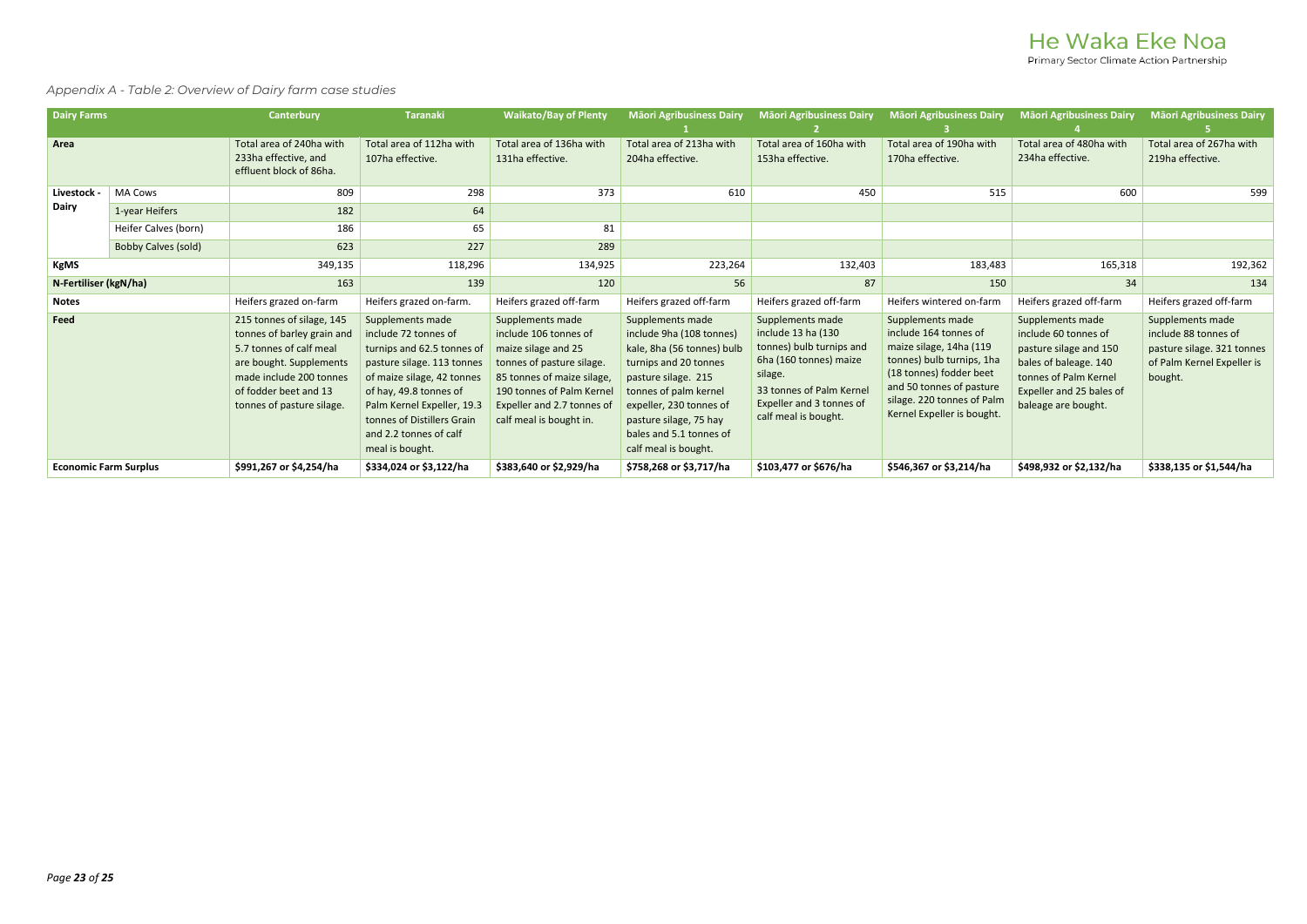Primary Sector Climate Action Partnership

## <span id="page-24-0"></span>**Appendix B: Assumptions**

#### Sheep and Beef land classes

Farms were split into flat, rolling, and steep, each with different associated productivity and modelled by land class.

#### Emissions factors

The following emissions factors were used for the Processor-level NZ ETS and Hybrid Levy. The emissions factors used have not been gazetted, however they were calculated by MPI using the latest production statistics and national inventory methodologies and were reviewed in a 2019 report:

- $\bullet$  Beef = 15.6
- Sheep =  $21.4$
- $\bullet$  Deer = 33.8
- $\bullet$  Milk solids = 8.76
- $\bullet$  Urea = 5.07

The Farmax model was used to calculate emissions for the Farm-level Levy. Farmax uses emissions factors from the NZ National Inventory in combination with other internationally recognised emissions factors. These are comparable to the Processor-level NZ ETS emissions factors.

#### Processor-level NZ ETS and Processor-level Hybrid Levy calculation

A Processor-level NZ ETS and Processor-level Hybrid Levy cost was calculated, based on the following formula:

- Kg meat (beef, sheep meat, venison) x relevant EF x 5% x NZ ETS cost of carbon (\$85/t)
- Kg milk solids x EF x 5% x NZ ETS cost of carbon (\$85/t)
- Kg N applied (assumed to be urea) x EF x 5% x NZ ETS cost of carbon (\$85/t)
- The relevant production figures were obtained from the Farmax model.

The total Processor-level NZ ETS cost included:

- Sheep and beef = meat + nitrogen fertiliser cost
- Dairy farms = milk solids + meat + nitrogen cost

#### **Sequestration**

The following table below provides the sequestration applied to each case study.

For the Māori Agribusiness case studies, the actual areas of He Waka Eke Noa eligible sequestration within each farm were used.

For the other case studies, Pāmu, Fonterra, Regional Council and QEII data was used to estimate the average area of sequestration that would likely be present on each farm system modelled.

There is a wide range of vegetation that could be eligible for He Waka Eke Noa on farms, but there is limited data on actual vegetation. These case studies provide a broad estimate of sequestration that could be rewarded. Farmers may enter this vegetation over time, particularly if fencing is required.